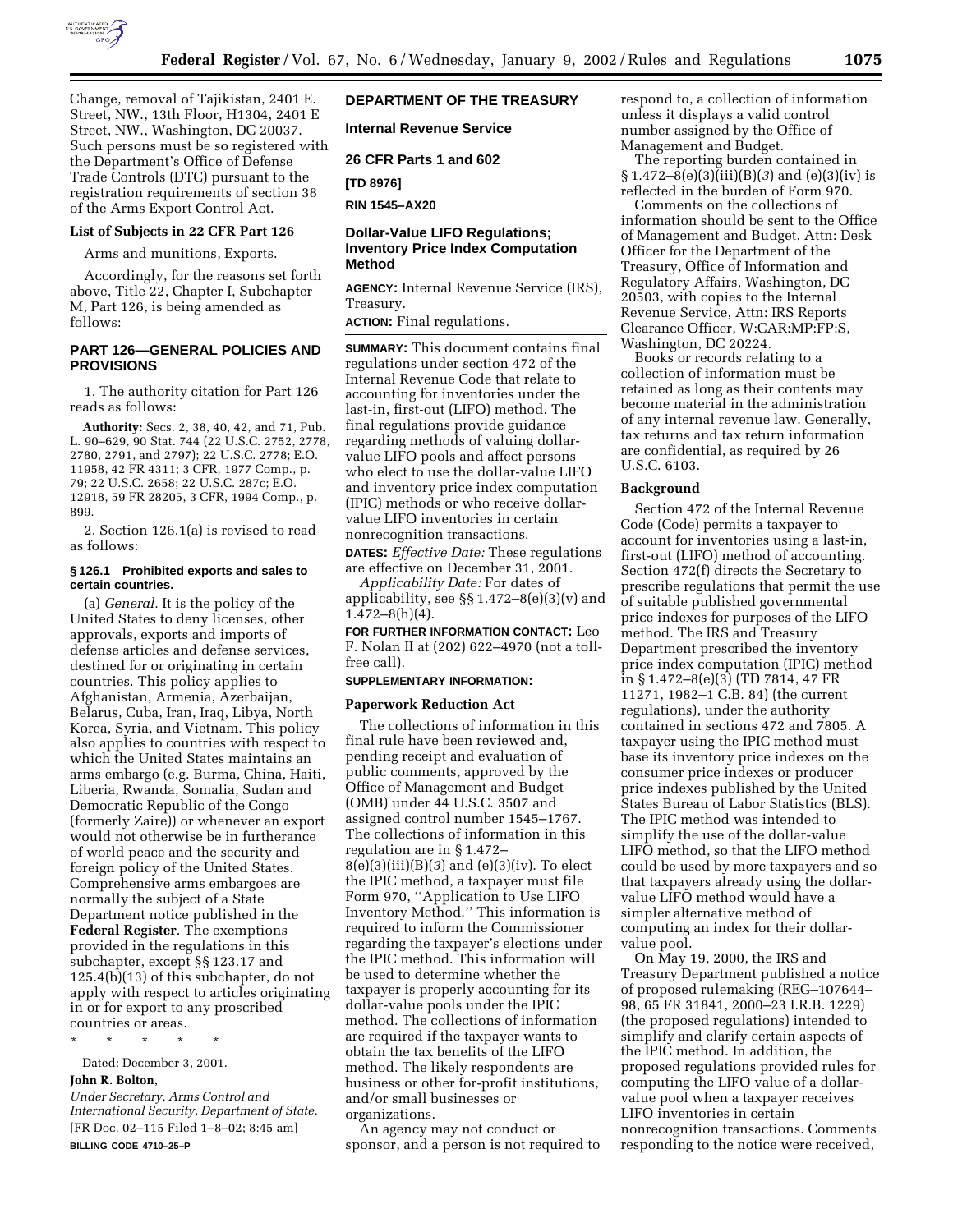and a public hearing was held on September 15, 2000.

The IRS and Treasury Department received 16 comment letters concerning the proposed regulations. After considering the comments contained in these letters, the IRS and Treasury Department adopt the proposed regulations as revised by this Treasury decision. The comments and revisions are discussed below.

### **Explanation of Provisions and Summary of Comments**

#### *1. Overview*

Under the last-in, first-out (LIFO) method, inventory on hand at the end of the year is treated as consisting of ''layers,'' first of inventory on hand at the beginning of the year (in the order of acquisition), and then of any inventory acquired during the current year. Section 1.472–8 permits a taxpayer to use the dollar-value LIFO method, which accounts for all items in an inventory ''pool'' (dollar-value pool) in terms of dollars of cost rather than in terms of quantities and prices of specific goods. Specifically, the taxpayer annually determines the existence of an increase (increment) or decrease (liquidation) in a dollar-value pool by comparing inventory quantities measured in terms of equivalent-value dollars (base-year cost). The currentyear cost of beginning and ending inventory is converted into base-year cost using an inflation index, which is the ratio of the dollar-value pool's total current-year cost to its total base-year cost. By subtracting the base-year cost of the dollar-value pool at the beginning of the taxable year from the base-year cost of the dollar-value pool at the end of the taxable year, the taxpayer determines the amount of any resulting increment or liquidation. Finally, the taxpayer computes the LIFO value of an increment (layer) by multiplying that increment's base-year cost by an inflation index.

The current regulations provide an alternative method for a taxpayer to determine an inflation index. Under the inventory price index computation (IPIC) method, the taxpayer computes an inventory price index (IPI) based on the consumer price indexes (CPI) or producer price indexes (PPI) published monthly by the United States Bureau of Labor Statistics (BLS) in the ''CPI Detailed Report'' and ''PPI Detailed Report,'' respectively. See also *http:// www.bls.gov.*

To facilitate a taxpayer's use of the IPIC method, the final regulations use new, more-descriptive terms for some IPIC method concepts. For example,

*pool index* has been replaced with *IPI, appropriate index* has been replaced with *category inflation index,* and *index category* has been replaced with *BLS index category.* Within this preamble, the discussion of the current and proposed regulations uses both old and new terms, and the discussion of the final regulations generally uses the new terms.

### *2. Inventory Price Index—20 Percent Reduction*

The current regulations state that ''[a]n inventory price index computed [under the IPIC method] shall be a stated percentage of the percent change in the selected consumer or producer price index or indexes for a specific category or categories of goods.'' For this purpose, "stated percentage" means ''100 percent'' in the case of an eligible small business, as defined in section 474 (i.e., average annual gross receipts for the three preceding taxable years do not exceed \$5,000,000), and ''80 percent'' in all other cases. The proposed regulations retained this 20 percent reduction for large taxpayers.

Several commentators objected to the continuing requirement that large taxpayers reduce the IPI by 20 percent. Some of these commentators opined that the IPIC method is effectively a safe harbor method that significantly simplifies the LIFO computation and reduces IRS and taxpayer controversy; however, the 20 percent reduction is a major deterrent to its use by large taxpayers. Others argued that the CPI and PPI are representative of true inflation and, therefore, the 20 percent reduction decreases the accuracy of the IPIC method. Other commentators recommended that the stated percentage not be decreased by 20 percent until the taxpayer's gross receipts exceed \$10,000,000. In their view, a taxpayer's gross receipts are likely to exceed \$5,000,000 by the time the taxpayer's business is profitable enough to benefit by changing to the LIFO method.

The 20 percent reduction contained in the current regulations represents a balance between two competing tax policies—simplification and prevention of adverse selection. The IPIC method was developed originally to simplify the LIFO rules so that small businesses that could not compute an internal inflation index could use the LIFO method. Nonetheless, availability of the method was provided to all taxpayers because it was believed to be too difficult to define the class of taxpayers for which the LIFO rules were unduly burdensome and inappropriate to prevent large taxpayers from using the simplified method. Allowing all taxpayers to use

the CPI or PPI regardless of the rate of inflation they actually experienced, however, provided an opportunity for adverse selection whereby a sophisticated taxpayer would adopt the IPIC method only when the inflation reflected in the CPI or PPI exceeded the taxpayer's internal rate of inflation. The 20 percent reduction of the IPI was incorporated into the current regulations to reduce this potential for adverse selection.

The IRS and Treasury Department now believe that the benefits of simplification (and reduced controversy) obtained from the IPIC method outweigh the need to prevent adverse selection. Consequently, the final regulations eliminate the requirement to reduce the IPI by 20 percent. All taxpayers electing to use the IPIC method may use 100 percent of the IPI to compute the LIFO value of a dollar-value pool.

# *3. Use of 10 Percent Categories and BLS Weights*

The current regulations provide rules for assigning the items in a dollar-value pool to the applicable categories listed in the ''CPI Detailed Report'' or the ''PPI Detailed Report'' for which the BLS publishes corresponding cumulative price indexes (BLS categories and BLS price indexes, respectively) for purposes of computing the IPI for a dollar-value pool. In very simple terms, taxpayers use a process of elimination to assign all the items in a dollar-value pool to BLS categories that include at least 10 percent of the total inventory value (10 percent BLS categories) and then use the corresponding BLS weights to compute a weighted-average appropriate index for the items assigned to those 10 percent BLS categories.

The proposed regulations eliminate the requirements to use the 10 percent BLS categories and BLS weights to compute an appropriate index because it was believed that these requirements did not provide the intended simplicity but rather added unnecessary complexity to the IPIC method. Instead, the proposed regulations require the taxpayer to assign items in a dollarvalue pool to the most-detailed BLS categories listed in the ''CPI Detailed Report'' or the ''PPI Detailed Report,'' whichever is applicable, and to weight the BLS price indexes based on the relative current-year cost of the items assigned to those BLS categories.

Several commentators objected to the elimination of the requirement to use the 10 percent BLS categories and BLS weights to compute an appropriate index. They suggested that this regime does in fact provide simplification for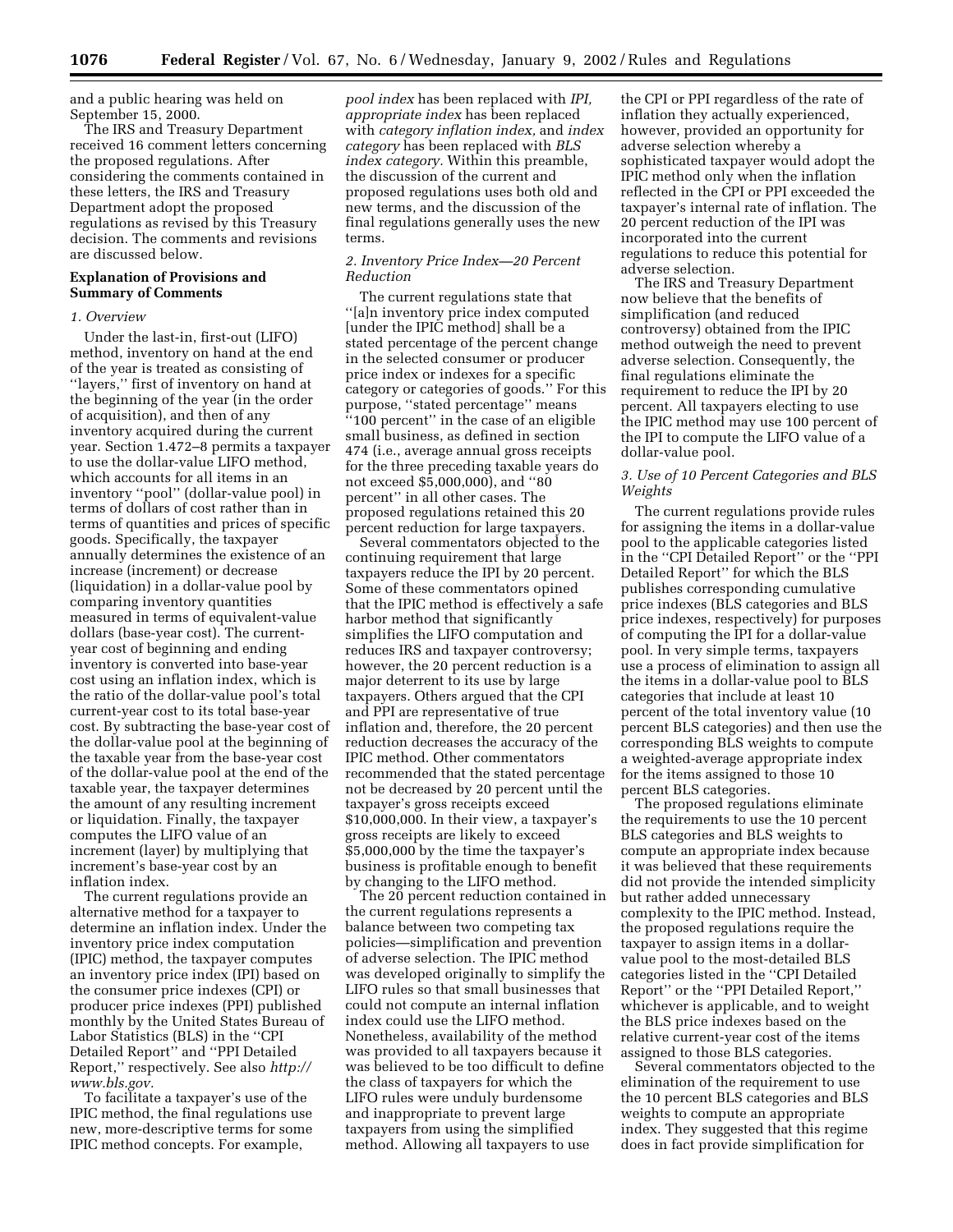some taxpayers and consequently should be retained as an option, particularly for retail grocers that would have to incur substantial administrative costs to have the items contained in their dollar-value pools assigned to numerous, most-detailed BLS categories. Other commentators supported the elimination of the requirement to use BLS weights, arguing that this will reduce both the complexity of the IPIC method and the potential for distortion caused by the use of the BLS weights. However, these commentators generally recommended retention of the 10 percent categories or, alternatively, modification of the proposed rule to permit a taxpayer to assign items in a dollar-value pool to less-detailed BLS categories (e.g., using 6-digit or 4-digit commodity codes in the PPI). Another commentator suggested lowering the testing threshold from 10 percent to 8 percent.

The IRS and Treasury Department now understand that the requirement to use 10 percent BLS categories and BLS weights provides simplicity for some taxpayers but complexity for others. Accordingly, the final regulations retain the 10 percent BLS categories and BLS weights as an elective method (10 percent method) of determining the category inflation index of a 10 percent BLS category. The final regulations clarify, however, that to determine whether a BLS category may be selected under the 10 percent method, a taxpayer must compare the current-year cost of the items in that category to the total current-year cost of the items in the dollar-value pool, not to the total current-year cost of the items in the taxpayer's entire inventory.

## *4. Weighted Harmonic Mean for Computing Inventory Price Index*

A pool index computed using the dollar-value LIFO method should reflect a weighted average of the inflation rates of the items contained in the ending inventory of the dollar-value pool. The current regulations state that the appropriate indexes are weighted according to the relative current-year costs of the items in each selected BLS category. However, the regulations do not state how a taxpayer computes a weighted average of the appropriate indexes using the amount of relative current-year costs in each selected BLS category. An example of IPIC weighting methodology is found in Rev. Proc. 84– 57 (1984–2 C.B. 496), which shows the computation of an IPI based on a weighted arithmetic mean of the appropriate indexes. (Weighted Arithmetic Mean = [Sum of (Weight x Appropriate Index)] / Sum of Weights).

In addition, an example found in Rev. Proc. 98–49 (1998–2 C.B. 321) uses a weighted arithmetic mean to compute a weighted-average percent change for a selected BLS category.

The proposed regulations provide that the pool index must be computed using a weighted harmonic mean, instead of a weighted arithmetic mean, based on the relative current-year costs in the dollarvalue pool. (Weighted Harmonic Mean = Sum of Weights / Sum of (Weight / Appropriate Index)).

Using a weighted arithmetic mean of the category inflation indexes of the BLS categories represented in a dollar-value pool is not a mathematically correct method of computing the IPI for the pool when the corresponding weights are the relative current-year costs at the end of the taxable year. If a taxpayer's dollar-value pool has the same quantity of two items with identical base-year costs, the IPI should reflect the inflation rates of the two items equally. However, a weighted arithmetic mean of the category inflation indexes will assign more weight to the inflation rate of the item that has the higher current-year cost. Thus, the mean will be skewed in favor of BLS categories that experience higher rates of inflation, and the IPI will be overstated. This result also will occur when the items in the dollar-value pool experience deflation because too much weight will be assigned to the BLS categories that experience less deflation.

Several commentators objected to the mandatory use of the weighted harmonic mean when computing an IPI. Acknowledging that an IPI based on a weighted harmonic mean is mathematically correct, these commentators stated that the inaccuracy built into a weighted arithmetic mean is offset (in the case of larger taxpayers) by the 20 percent reduction of the ''stated percentage.'' Thus, they recommended that taxpayers be permitted to continue computing IPIs based on a weighted arithmetic mean rather than be required to incur additional administrative costs to begin computing IPIs based on a weighted harmonic mean.

The IRS and Treasury Department did not adopt these suggestions because a weighted arithmetic mean based on relative current-year costs at the end of the period is not mathematically correct and the conversion from a weighted arithmetic mean to a weighted harmonic mean is not unduly burdensome. To assist taxpayers that need to change to a weighted harmonic mean, the final regulations include the formula for, and examples of, computing a weighted harmonic mean.

On the other hand, the use of a weighted arithmetic mean is

mathematically correct when computing a weighted-average category inflation index based on relative costs at the beginning of the taxable year. The published BLS weights applicable for a taxable year are essentially based on relative costs at the beginning of the period. Therefore, whenever it is necessary to compute the category inflation index of a 10 percent BLS category using BLS weights, taxpayers must compute a weighted arithmetic mean. When computing the IPI for a dollar-value pool, however, even taxpayers electing to use the 10 percent method must use the weighted harmonic mean based on the currentyear cost of the items assigned to each 10 percent BLS category.

### *5. Selecting an Appropriate Month*

The current regulations state that a taxpayer not using the retail method must select price indexes ''as of the month or months'' most appropriate to its method of determining current-year cost (appropriate month), or make a onetime binding election of an appropriate representative month (representative month). In the case of a retailer using the retail method, the appropriate month is the last month of the retailer's taxable year. The IRS has ruled that a month is a representative month if a nexus exists between the selected month, the taxpayer's method of determining current-year cost, and the taxpayer's historic experience of inventory purchases. Rev. Rul. 89–29 (1989–1 C.B. 168). In practice, many taxpayers have been confused about the meaning of ''month or months most appropriate to the taxpayer's method of determining current-year cost.''

The proposed regulations clarify that for each dollar-value pool, a taxpayer not using the retail method either must annually select an appropriate month or must make an election to use a representative month. The principles of Rev. Rul. 89–29, which have been incorporated into the final regulations, continue to apply for the purpose of determining whether a particular month is appropriate or representative.

Several commentators stated that taxpayers should be permitted to use two IPIs for each taxable year (dual indexes), so that they will not be denied the right to use the earliest acquisitions method of determining current-year costs. These commentators suggest that a taxpayer whose accounting system determines the current-year cost of ending inventory using a first-in, firstout (FIFO) method (i.e., most recent purchases) could compute an IPI based on indexes selected from the CPI or PPI applicable to a month late in the taxable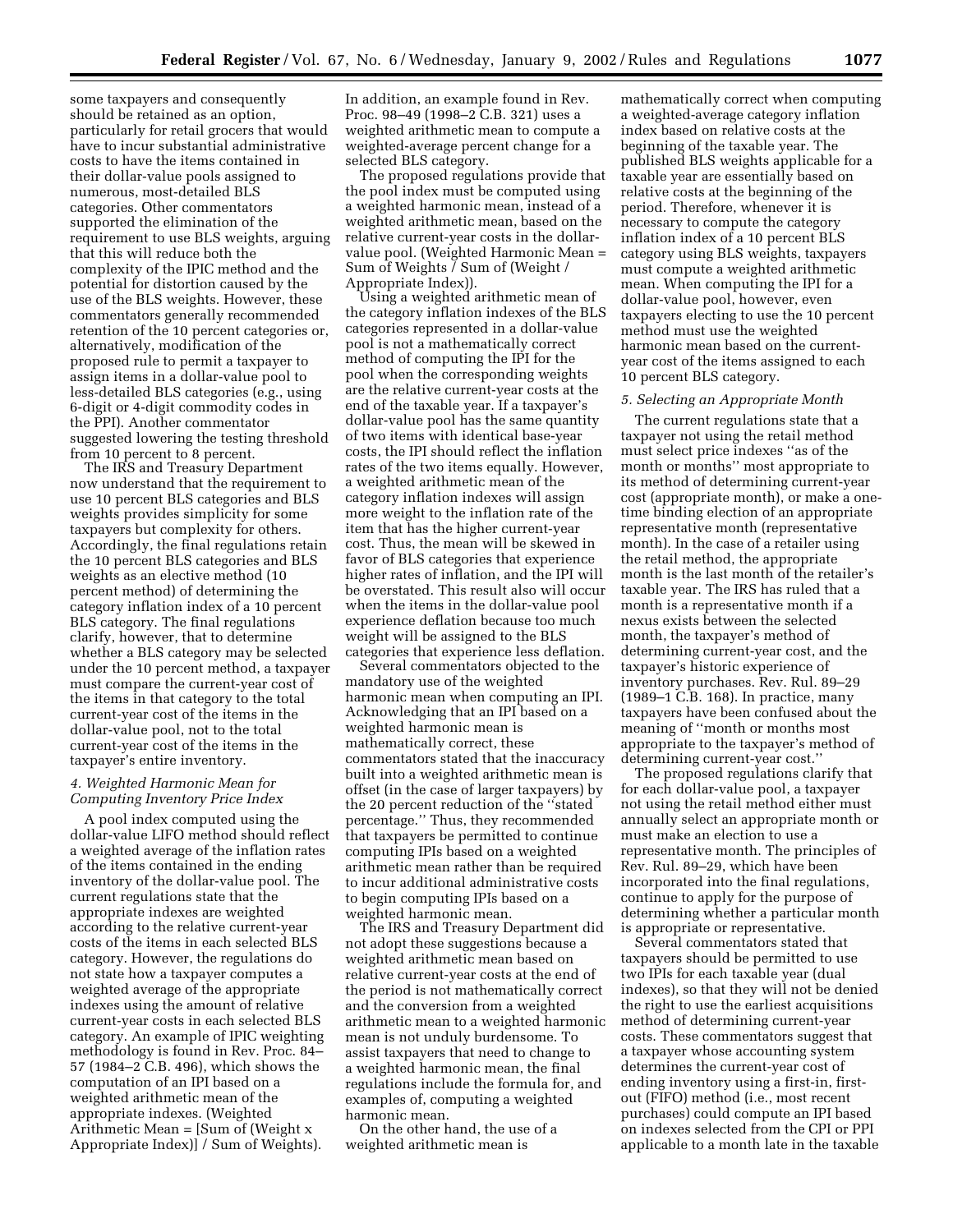year to deflate the current-year cost of items in ending inventory for the purpose of determining whether an increment or liquidation has occurred during the taxable year. If there is an increment, the taxpayer would compute a second IPI based on indexes selected from the CPI or PPI applicable to a month early in the taxable year to inflate the base-year cost of the increment to its LIFO value based on its ''pricing election'' (i.e., earliest acquisitions).

The IRS and Treasury Department did not adopt this suggestion for several reasons. First, the IPIC method and the earliest acquisitions method are not mutually exclusive. In fact, the current and proposed IPIC regulations clearly permit an electing taxpayer to use any method of determining current-year cost permitted under § 1.472–8(e)(2)(ii), including the earliest acquisitions method. A dual index IPIC method is not needed to ensure that an electing taxpayer will be able to use the earliest acquisitions method. However, the earliest acquisitions method is available under the IPIC method only to a taxpayer that actually computes the current-year cost of its ending inventory using the earliest acquisitions method because use of a dual index is inconsistent with the IPIC method's concept of an appropriate month. The appropriate month concept requires a taxpayer to select a month that correlates with its actual method of computing current-year cost and its experience with inventory purchases. As explained in Rev. Rul. 89–29, ''[t]he timing of the index (and the month selected) must relate to the timing of the determination of current-year cost, otherwise distortion would occur.'' The determination of an appropriate month is not a choice between equally acceptable methods of determining current-year cost, but depends on the taxpayer's actual method of determining current-year cost and actual purchases. Thus, a taxpayer using a calendar tax year may select January as the appropriate month only if items represented in the ending inventory were purchased in January and the taxpayer determines the current-year cost of the ending inventory based on the cost of those January purchases.

Moreover, though a dual index IPIC method would eliminate the requirement to determine the actual earliest acquisitions cost of the items in a dollar-value pool, the method would not simplify a taxpayer's use of the dollar-value LIFO method. A dual index IPIC method will require an electing taxpayer to compute (and the IRS to examine) twice as many category inflation indexes because the taxpayer

would need BLS price indexes that reflect its inflation experience under the most recent purchases method as well as under the earliest acquisitions method. Similarly, a dual index IPIC method would require a taxpayer to select twice as many appropriate or representative months for each taxable year. Not only does the requirement to select two appropriate months increase the complexity of the IPIC method, it also decreases the accuracy of the method as some accuracy is lost as a result of determining the appropriate month for the entire pool rather than for each inventory item or each BLS category.

In summary, the IPIC method was intended to simplify the dollar-value LIFO method, primarily so it could be used by taxpayers that were otherwise unable to use the method. The IPIC method was neither intended nor designed to serve as a surrogate for determining the earliest acquisitions cost of the items in a dollar-value pool. The prohibition on the use of dual indexes in connection with the IPIC method, however, does not necessarily mean that the use of dual indexes will be prohibited in the context of other LIFO methods.

Several commentators objected to the rule that requires a taxpayer using both the retail method and LIFO method to use the last month of the taxable year as its appropriate month. In their view, a month in the middle of the year would be more representative because the retail method produces an average cost for a group of goods based on purchases for an entire year.

The IRS and Treasury Department did not adopt this suggestion because they believe that the appropriate month for a taxpayer using the retail method is the last month of the taxable year. Section 1.471–8 generally requires that a taxpayer adjust retail selling prices of the goods on hand at the end of the year to cost based on the ratio of goods available for sale at cost to goods available for sale at retail (the cost complement percentage). While this ratio may reflect an average cost complement percentage for the year, it is applied to retail selling prices of the goods on hand at the end of the taxable year rather than the average retail selling price of these goods during the year. Consequently, the approximate cost determined under the retail method is not necessarily equal to the average cost of the inventory.

One commentator suggested that the final regulations should include factors for determining an appropriate month. Other commentators requested an example showing how to determine an

appropriate month when a short taxable year follows the first taxable year that a taxpayer uses the IPIC method. In response to these comments, the final regulations incorporate the guidance on an appropriate representative month (including three of the examples) found in Rev. Rul. 89–29.

# *6. Calculation of a Category Inflation Index*

The proposed regulations generally provide that in the case of a taxpayer using the double-extension IPIC method, the inflation index for a selected BLS category is equal to the quotient of the BLS price index for the appropriate or representative month of the current taxable year and the month preceding the first day of the base year. In the case of a taxpayer using the linkchain IPIC method, the inflation index for a selected BLS category is equal to the BLS price index for the appropriate or representative month of the current taxable year divided by the appropriate or representative month used for the immediately preceding taxable year. However, if the first taxable year the taxpayer uses the IPIC method also is the first taxable year the taxpayer uses the dollar-value LIFO method, the inflation index is equal to the quotient of the published cumulative index for the appropriate or representative month for the current taxable year divided by the published cumulative index for the month immediately preceding the first day of the taxable year.

Several commentators argued that the prescribed calculation for the first taxable year a taxpayer uses both the dollar-value LIFO and IPIC methods is likely to overstate or understate inflation if the taxpayer has opening inventories, unless the opening inventories were purchased during the last month of the preceding taxable year. To address this concern, the commentators suggested that a taxpayer be permitted to compare the BLS price index for the appropriate month of the first LIFO taxable year with the BLS price index for the appropriate month of the taxpayer's last non-LIFO taxable year. Another commentator suggested that the denominator in this formula should be the BLS price index that reflects prices during the last inventory turn of the immediately preceding taxable year.

The IRS and Treasury Department agree with the commentators' concerns. In addition, the IRS and Treasury Department recognize that the same problem exists under the proposed regulations as a result of the requirement to use the month preceding the first day of the base year to compute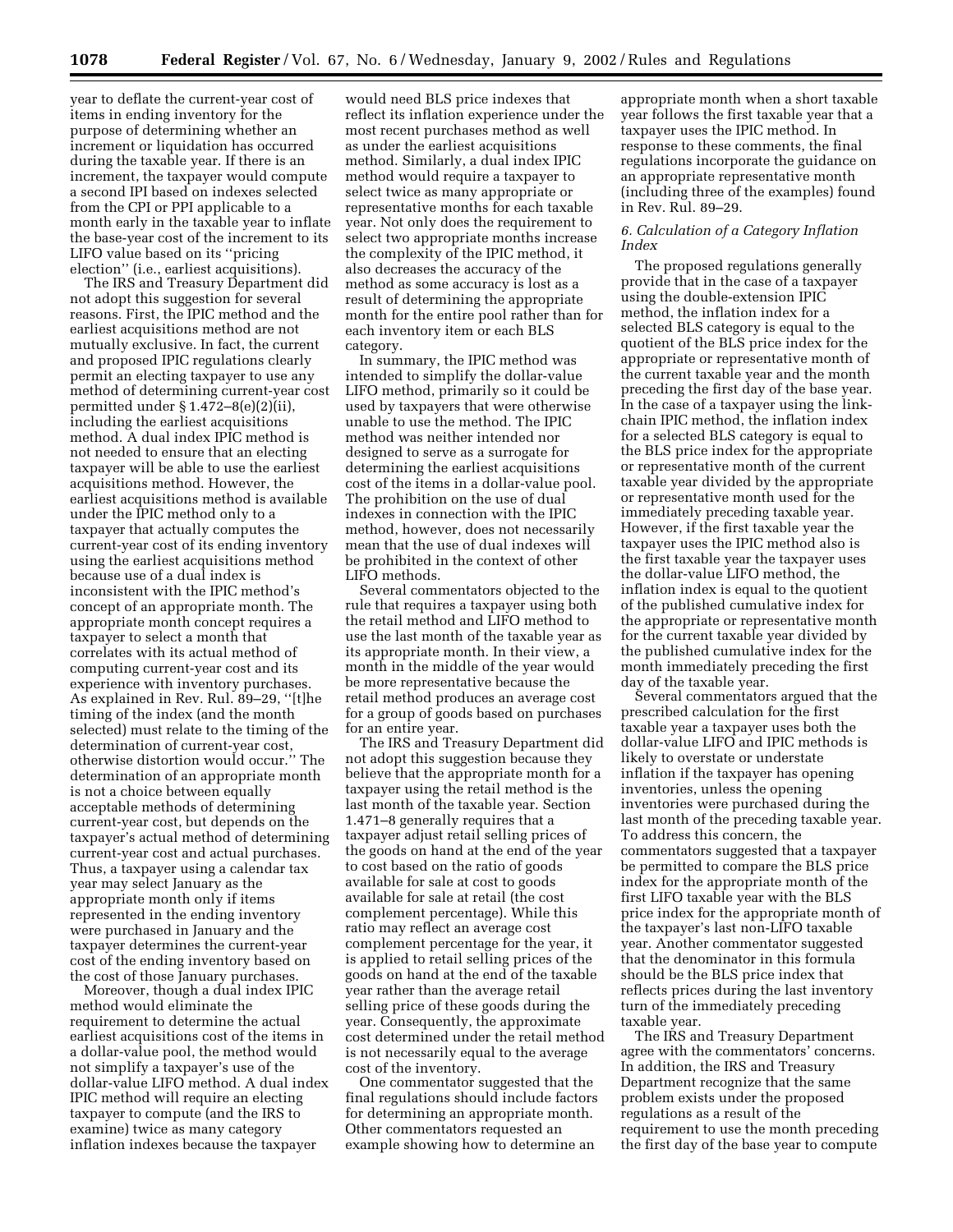an appropriate index under the doubleextension IPIC method. Accordingly, the final regulations generally provide that a category inflation index should be computed with reference to the BLS price indexes for an appropriate month of the year preceding its LIFO election (in the case of the double-extension IPIC method) or of the preceding year (in the case of the link-chain IPIC method). In addition, the final regulations incorporate the general guidance of Rev. Proc. 98–49 concerning the computation of a category inflation index when a selected BLS category is revised for the taxable year.

#### *7. Scope of an IPIC Method Election*

The current regulations generally require a taxpayer using the IPIC method to use that method to account for all items accounted for using the LIFO method (LIFO inventory items). The current regulations also prohibit the use of the IPIC method by a taxpayer that is eligible to use BLS price indexes prepared for the purpose of valuing the LIFO inventory items of a specific industry. For example, a taxpayer eligible to use the BLS retail price indexes published in ''Department Store Inventory Price Indexes'' (DSIP indexes) may not use the IPIC method.

The proposed regulations liberalize the eligibility restrictions applicable to the IPIC method in two respects. First, a taxpayer must use the IPIC method for all items accounted for under the dollarvalue LIFO method, but not for all items accounted for under the LIFO method. Second, a taxpayer eligible to use DSIP indexes may elect to use the IPIC method for all its LIFO inventory items or for those LIFO inventory items that do not fall within any of the 23 major groups listed in ''Department Store Inventory Price Indexes.''

Several commentators objected to the proposed general requirement that an electing taxpayer use the IPIC method for all its LIFO inventory items. In their view, section 446(d) permits a taxpayer to elect the IPIC method for each trade or business. The requirement to use the IPIC method for all LIFO inventory items, as originally promulgated, was designed to prevent adverse selection. The IRS and Treasury Department understand, however, that taxpayers often have valid business reasons for using the IPIC method in some businesses but not in others. For example, a taxpayer may have difficulty using the double-extension method in one of its trades or businesses but not in another. Accordingly, the final regulations permit a taxpayer to limit its IPIC election to one or more specific trades or businesses.

# *8. Selection of ''CPI Detailed Report'' or ''PPI Detailed Report''*

The current regulations state that a retailer may select price indexes from the ''CPI Detailed Report'' or the ''PPI Detailed Report,'' but if equally appropriate price indexes may be selected from either, a retailer using the retail method must select from the ''CPI Detailed Report,'' and a retailer not using the retail method must select from the ''PPI Detailed Report.''

The proposed regulations eliminate the requirement that retailers determine whether the ''CPI Detailed Report'' and ''PPI Detailed Report'' contain equally appropriate price indexes. Instead, the proposed regulations require retailers using the retail method to select price indexes from the ''CPI Detailed Report'' and require all other taxpayers using the IPIC method to select price indexes from the ''PPI Detailed Report.''

Several commentators suggested that the IRS and Treasury Department permit all retailers using the IPIC method to select price indexes from either the ''CPI Detailed Report'' or the ''PPI Detailed Report.'' These commentators argue that many retailers selecting price indexes from the CPI do not use the retail method and would be forced to change. This change would be particularly burdensome because the categories listed in the ''PPI Detailed Report'' are far more detailed (and less correlated) than those listed in the ''CPI Detailed Report.'' In addition, these commentators argue that the proposed rule fails to recognize that the PPI does not necessarily reflect cost for retailers not using the retail method because the majority of retailers purchase their goods from wholesalers not producers. Finally, the commentators expressed concern that the proposed rule would preclude retailers that use the retail method at their stores and a cost method at their warehouses from using the price indexes listed in the ''CPI Detailed Report'' when retail price information is not ascertained or readily available for goods in warehouses.

The IRS and Treasury Department generally agree with the commentators' concerns. Accordingly, the final regulations permit all retailers using the IPIC method to assign items in dollarvalue pools to the BLS categories listed in either the ''CPI Detailed Report'' or the ''PPI Detailed Report,'' whichever is selected.

#### *9. BLS Category for Work-in-Process*

The proposed regulations provide that manufacturers and processors must assign all work-in-process (WIP) items in a dollar-value pool to the mostdetailed index categories that include the finished goods into which the WIP item will be manufactured or processed. For this purpose, *finished good* means any good that is in a salable state.

Several commentators objected to the proposed requirement that a taxpayer compute a separate inflation index for a WIP item that is in a salable state but not regularly sold by the taxpayer.

The IRS and Treasury Department agree with the commentators' objection to the extent that the taxpayer's WIP items are merely salable. Accordingly, the final regulations provide that a taxpayer is not required to compute a separate category inflation index for a salable WIP item, unless the taxpayer regularly sells that WIP item.

# *10. Relocation and Clarification of Special Pooling Rules*

The current regulations provide special, elective pooling rules for retailers, wholesalers, jobbers, and distributors that use the IPIC method. These taxpayers are permitted to establish a dollar-value pool for any group of goods included in one of the 11 general categories of consumer goods described in the ''CPI Detailed Report.'' In addition, Rev. Proc. 84–57 provides that inventory pools may be established for any group of goods included within one of the 15 general categories of producer goods described in Table 6 of the ''PPI Detailed Report.'' Finally, the regulations provide that dollar-value pools that comprise less than 5 percent of inventory value may be combined to form a single miscellaneous dollar-value pool. If the resulting miscellaneous dollar-value pool itself comprises less than 5 percent of inventory value, that pool may be combined with the largest dollar-value pool.

The proposed regulations retain the special, elective pooling rules for inventory items accounted for under the IPIC method contained in the current regulations and incorporate the special, elective pooling rules contained in Rev. Proc. 84–57.

Several commentators asked whether taxpayers must apply the 5 percent rules to a dollar-value pool annually and, if so, how they are to account for dollarvalue pools that no longer satisfy the 5 percent threshold. One commentator suggested that the IRS and Treasury Department make these 5 percent rules optional, state whether these rules are methods of accounting, and require taxpayers to apply the principles of § 1.472–8(g)(2) when changing dollarvalue pools because of these 5 percent rules. Another commentator recommended that taxpayers be permitted to include inventories not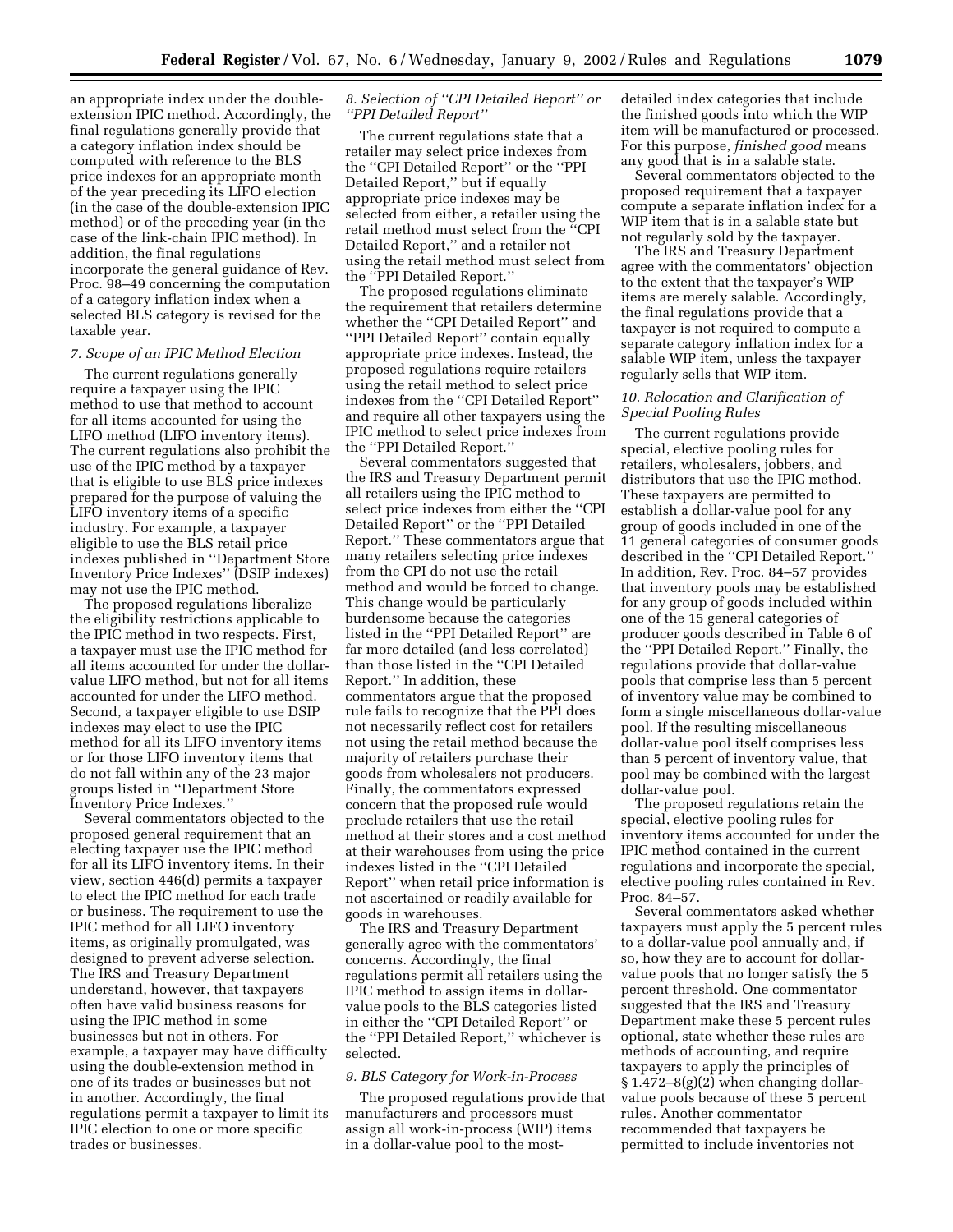accounted for under the LIFO method in ''inventory value'' when determining whether the 5 percent rules apply.

The IRS and Treasury Department believe that both of the 5 percent rules for dollar-value pools have been, and remain, optional. Under the current and proposed regulations, a taxpayer may, but is not required to, combine two or more specific dollar-value pools into a single miscellaneous dollar-value pool when the cost of each specific dollarvalue pool does not exceed 5 percent of the total cost of the taxpayer's LIFO inventory. In addition, a taxpayer may, but is not required to, combine the single miscellaneous dollar-value pool and the largest specific dollar-value pool when cost of the miscellaneous dollar-value pool does not exceed 5 percent of the total cost of the taxpayer's LIFO inventory. Furthermore, the IRS and Treasury Department believe that both of the 5 percent rules are methods of accounting within the broader IPIC pooling method, so a taxpayer may not change to, or cease using, either of the 5 percent rules without obtaining the Commissioner's prior consent. In addition, any change in pooling required by the taxpayer's proper use of the 5 percent rule(s) is a change in method of accounting. Thus, the final regulations require a taxpayer in these circumstances to combine and separate its dollar-value pools in accordance with § 1.472–8(g). Moreover, the final regulations require a taxpayer to determine whether to separate or combine the 5 percent pools every third taxable year based on current-year data rather than on average data.

# *11. New Base Year for IPIC Method Changes*

The current regulations require a taxpayer that changes to the IPIC method from another dollar-value LIFO method to treat the year of change as the base year in determining the LIFO value of the dollar-value pool(s) for the year of change and later taxable years. The taxpayer is required to restate the baseyear cost of the existing increments in terms of new base-year cost, which also requires the restatement of the IPI of each of the layers. This procedure is referred to alternatively as updating the base year or establishing a new base year.

One commentator suggested eliminating the reference to § 1.472– 8(f)(2) in the case of a voluntary change from the specific goods LIFO method to the dollar-value LIFO method because taxpayers and tax practitioners have long questioned how to implement this change without updating the base year. The final regulations adopt this

suggestion and require a taxpayer changing from the specific goods LIFO method to the IPIC method to establish a new base year. Although guidance addressing taxpayers changing from the specific goods LIFO method to a dollarvalue LIFO method other than the IPIC method is outside the scope of these regulations, the IRS and Treasury Department are considering whether to issue additional guidance to address the commentator's concerns regarding changes from the specific goods method to a dollar-value LIFO method.

The proposed regulations clarify that the base-year-updating procedure is mandatory for voluntary changes to the IPIC method. However, the proposed regulations authorized examining agents to require a change to the IPIC method in circumstances where the taxpayer's prior method does not clearly reflect income and to implement the change using a cutoff method in circumstances where the taxpayer's books and records lacked the information necessary to compute a section 481(a) adjustment. The latter provision was intended to provide examining agents with an alternative to LIFO termination in appropriate circumstances.

One commentator objected to giving examining agents the authority to require a taxpayer using a LIFO method to change to the double-extension IPIC method even when the taxpayer produces records that will allow the agent to calculate the effect of changing to a correct method other than the IPIC method. This commentator requested ''clear-cut'' published guidance on the types of records that taxpayers using a LIFO method must retain and the length of time that they must retain them. In addition, because of the administrative burden associated with record retention (particularly those records needed for LIFO methods not used by the taxpayer), this commentator requested that the IRS and Treasury Department create a shortcut procedure, similar to the three-year transition rule under  $§ 1.263A - 7(c)(2)(iv)$ , to calculate the effect of changing the taxpayer's LIFO method. Finally, this commentator suggested that the IRS and Treasury Department, as a matter of fairness, permit a taxpayer to recompute each year's layer using the IPI for that year.

Several commentators urged the IRS and Treasury Department to withdraw the involuntary change provisions entirely or, alternatively, to modify them to give examining agents discretion to impose a change to the double-extension IPIC method with or without establishing a new base year. One of these commentators also urged the IRS and Treasury Department to give

these examining agents discretion to impose a change to either the doubleextension IPIC method or the link-chain IPIC method.

In response to these comments, the final regulations provide that an examining agent may change a taxpayer from a LIFO method that does not clearly reflect income to the IPIC method. If the agent decides to change the taxpayer to the IPIC method, and the taxpayer does not provide sufficient information from its books and records to compute an adjustment under section 481, the agent may implement the change using the simplified transition method. Under the simplified transition method, the agent makes certain assumptions regarding the composition of ending inventory in prior taxable years and recomputes the LIFO value of each dollar-value pool as of the beginning of the year of change using the IPIC method. The section 481(a) adjustment arising from the accounting method change is equal to the difference between that recomputed LIFO value and the LIFO value of the dollar-value pool determined under the taxpayer's former method. The IRS and Treasury Department are considering other simplified methods of computing a section 481(a) adjustment arising from a change from one LIFO method to another and may publish additional guidance in the future. The suggestion regarding the issuance of guidance on a taxpayer's record keeping requirement is beyond the scope of this project, but will be considered for possible future guidance.

#### *12. Inventories Received in Certain Nonrecognition Transactions*

An election to use the dollar-value LIFO method for LIFO inventories received in a nonrecognition transaction to which section 381 does not apply (non-section 381 transfer) may not continue the LIFO reserve of the transferor. If the mix of goods in the inventory changes significantly after the transfer, the mechanics of the dollarvalue LIFO method may produce an artificial increment in the year the inventories are received that effectively eliminates the LIFO reserve established by the transferor. This artificial increment occurs because the base-year cost of new items are reconstructed to the transferee's base year (i.e., the year it elects LIFO) and not to the transferor's base year. When a transferee elects the LIFO and IPIC methods for LIFO inventories received in a non-section 381 transfer, the transferee will have an artificial increment in the year the inventories are received even without a significant change in the mix of goods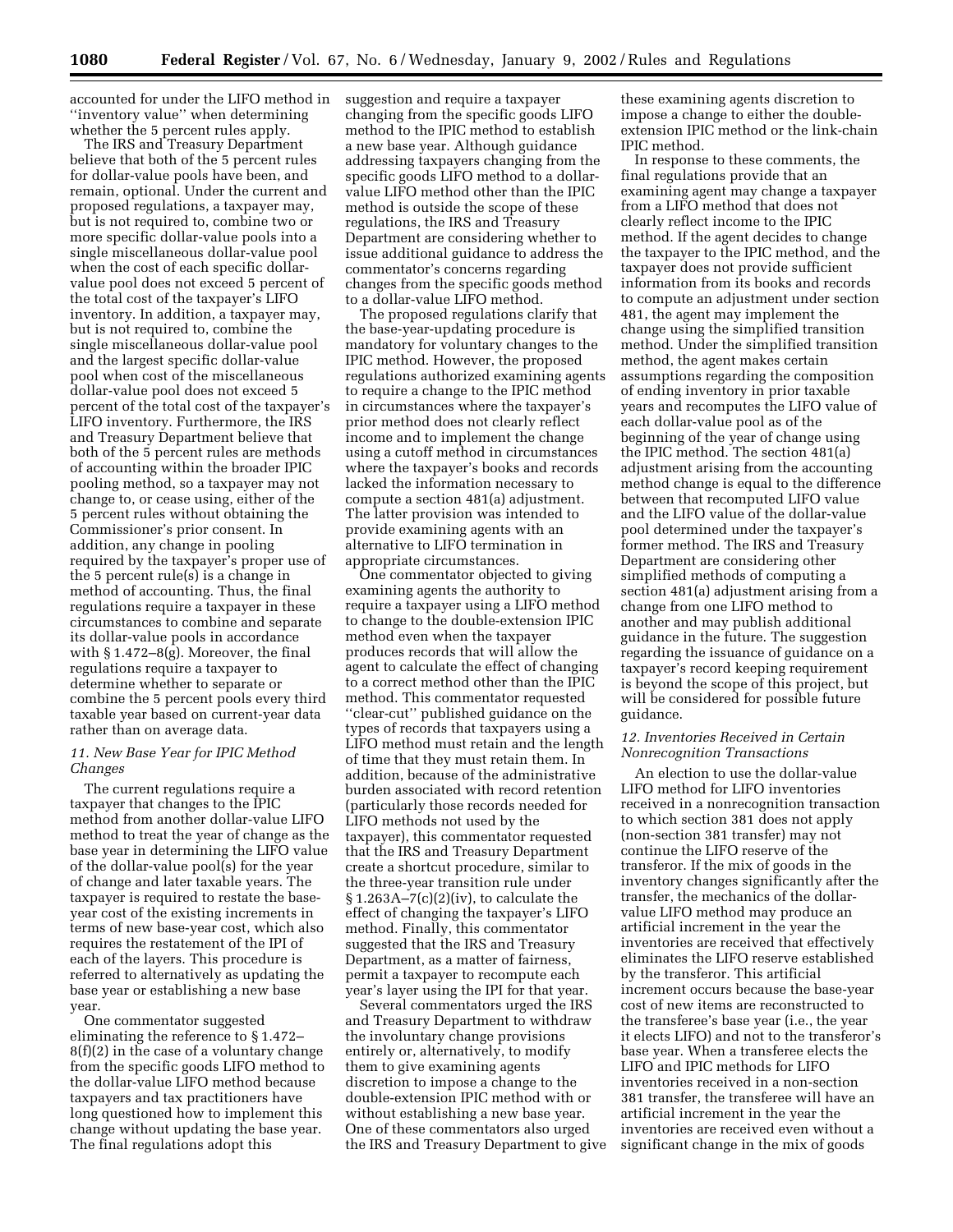in its ending inventory. The IPIC method invariably produces an increment because the difference between the current-year cost and the carryover basis of the transferred inventories (i.e., the base-year cost) reflects more than one year's inflation and the IPI used to convert the currentyear cost of the dollar-value pool at the end of the taxable year to base-year cost will reflect only one year's inflation.

To prevent the recapture of a transferor's LIFO reserve in a nonsection 381 transfer, the proposed regulations require the transferee to update its base-year cost if a transferee uses the dollar-value LIFO method for inventories received in a non-section 381 transfer and the transferor accounted for those inventories using the dollar-value LIFO method as follows. First, the transferee's base year for the inventories received from the transferor is the year of transfer. Second, the transferee's base-year cost for the inventories received from the transferor is equal to the transferor's current-year cost for those inventories. Finally, if the transferee owned inventories prior to the transfer, the new base-year cost of those inventories will be equal to their current-year cost. The proposed regulations do not affect either the ability of a newly formed transferee to elect new accounting methods or the holdings of Rev. Rul. 70–564 (1970–2 C.B. 109) and Rev. Rul. 70–565 (1970– 2 C.B. 110). However, the proposed regulations do not apply to a nonsection 381 transfer if its principal purpose is to avail the transferee of a method of accounting that is unavailable to the transferor (or is unavailable to the transferor without the Commissioner's consent).

One commentator asserted that when a taxpayer described in Rev. Rul. 70– 564 (i.e., no beginning LIFO inventories) applies the proposed rule to transferred inventories, the resulting IPI of the collapsed base-year layer will not equal 1. Because this result may cause some confusion, the commentator suggested including an example in the final regulations. The final regulations include an example demonstrating the computation of increments and liquidations after a new base year is established.

Several commentators asserted that the proposed rule may result in the creation of an artificial increment or liquidation when a transferee and transferor use different methods of determining current-year costs. Thus, the regulations should be changed to permit a transferee to establish (or reconstruct) the new base-year cost of the transferred inventories equal to the

transferor's first-in, first-out cost for the year immediately preceding the year of transfer, or alternatively, if the final regulations continue to require the use of the transferor's current-year cost and current-year cost method, the regulations should be changed to provide that the period for measuring inflation for the base year is between the appropriate month for determining baseyear cost and the appropriate month for determining current-year cost. In addition, one commentator suggested that the final regulations be changed to clarify that ''beginning inventory, if any'' refers only to inventory that the transferee actually owned before the nonrecognition transaction.

The IRS and Treasury Department agree with these commentator's concerns. Accordingly, the final regulations permit the transferee to compute the base-year cost of transferred inventories using its currentyear cost and its method of determining current-year cost. The final regulations also clarify the meaning of beginning inventory.

Another commentator contended that the holding of Rev. Rul. 70–564 is incorrect and, thus, the average cost rule of section 472(b)(3) should not be applied to inventories received by a transferee without an existing LIFO election in a non-section 381 transfer. In addition, this commentator noted that the holding of Rev. Rul. 70–564 is inconsistent with § 1.1502–13 (concerning intercompany transactions), which generally provides that an intercompany transaction may not change the timing of the recognition of income or deductions. This commentator suggested that the holding of Rev. Rul. 70–565, which provides for a carryover of a transferor's LIFO layer history in a section 351 transfer to a transferee with an existing LIFO election, should be applied in all nonsection 381 transfers.

The IRS and Treasury Department believe this comment is outside the scope of these final regulations. However, in response to this comment, the IRS and Treasury Department are reconsidering whether to continue to require different results upon the transfer of LIFO inventories in a nonsection 381 transfer (as currently required by Rev. Rul. 70–564 and Rev. Rul. 70–565 ) depending upon whether the transferee has an existing LIFO election.

#### *13. Effective Date of Final Regulations*

The proposed regulations provide that proposed §§ 1.472–8(b)(4), (c)(2), and (e)(3) will apply to taxable years beginning on or after the date they are

published in the **Federal Register** as final regulations. In addition, the proposed regulations provide that proposed § 1.472–8(h) will apply to transfers occurring on or after the date it is published in the **Federal Register** as a final regulation.

One commentator suggested that taxpayers be permitted, but not required, to apply  $\S\S 1.472-8(b)(4)$ , (c)(2), and (e)(3) for taxable years *ending* on or after the date the regulations are published in the **Federal Register** as final regulations. This commentator also suggested that taxpayers be permitted to apply § 1.472–8(h) to transfers occurring during the taxable year *ending* on or after the date the regulations are published in the **Federal Register** as final regulations. In addition, several commentators suggested that the transition period for an automatic change in method of accounting to comply with §§ 1.472–8(b)(4), (c)(2), and (e)(3) be extended to include the *second* taxable year ending on or after the date the regulations are published in the **Federal Register** as final regulations.

The IRS and Treasury Department agree with these suggestions. However, in order to ensure that taxpayers may implement these changes for taxable years ending December 31, 2001, as requested by the commentators, the final regulations are effective for taxable years ending on or after December 31, 2001.

#### **Effect on Other Documents**

Rev. Proc. 84–57, Rev. Rul. 89–29, and Rev. Proc. 98–49 are obsolete on January 9, 2002.

#### **Special Analyses**

It has been determined that this Treasury decision is not a significant regulatory action as defined in Executive Order 12866. Therefore, a regulatory assessment is not required. It also has been determined that section 553(b) of the Administrative Procedure Act (5 U.S.C. chapter 5) does not apply to these regulations. Pursuant to section 7805(f) of the Code, the proposed regulations preceding this Treasury decision was submitted to the Chief Counsel for Advocacy of the Small Business Administration for comment on their impact on small business. It is hereby certified that the collections of information in this Treasury decision will not have a significant economic impact on a substantial number of small entities. First, only taxpayers that adopt, or change to, the IPIC method will be affected by the collections of information. Second, relatively few small entities are expected to adopt, or change to, the IPIC method. Third, the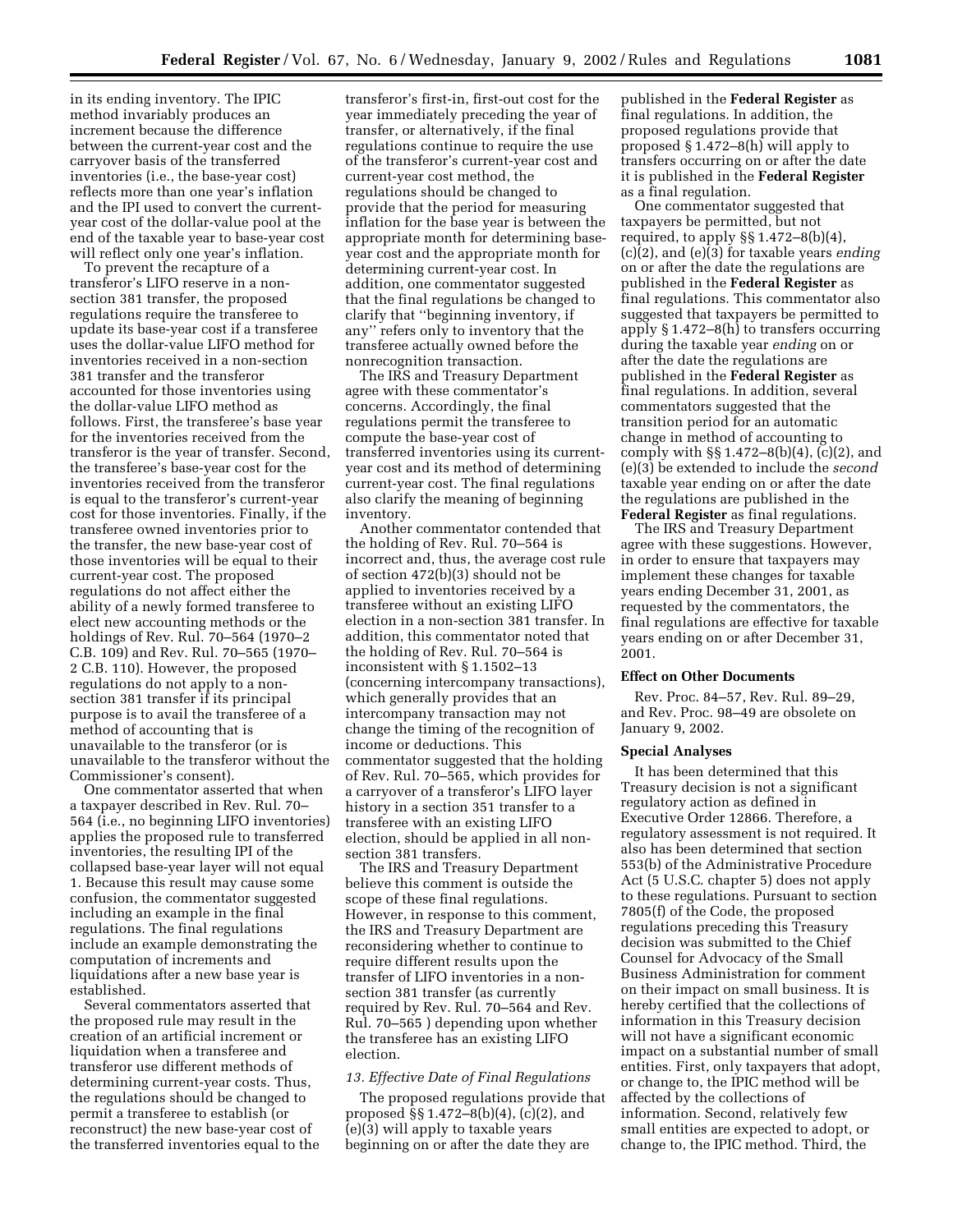burden of the collections of information is not significant. Therefore, a Regulatory Flexibility Analysis under the Regulatory Flexibility Act (5 U.S.C. chapter 6) is not required.

# **Drafting Information**

The principal author of these regulations is Leo F. Nolan II of the Office of Associate Chief Counsel (Income Tax and Accounting). However, other personnel from the IRS and Treasury Department participated in their development.

# **List of Subjects**

*26 CFR Part 1*

Income taxes, Reporting and recordkeeping requirements.

#### *26 CFR Part 602*

Reporting and recordkeeping requirements.

# **Adoption of Amendments to the Regulations**

Accordingly, 26 CFR parts 1 and 602 are amended as follows:

# **PART 1—INCOME TAXES**

Paragraph 1. The authority citation for part 1 is amended by adding an entry in numerical order to read in part as follows:

**Authority:** 26 U.S.C. 7805 \* \* \* § 1.472–8 also issued under 26 U.S.C. 472. \*\*\*

**Par. 2.** Section 1.472–8 is amended as follows:

1. Paragraph (b)(4) is added.

2. The text of paragraph (c) following the paragraph heading is redesignated as paragraph (c)(1) and a paragraph heading for newly designated (c)(1) is added.

3. Paragraph (c)(2) is added.

4. Paragraph (e)(3) and (h) are revised. 5. The undesignated paragraph

following paragraph (h) is removed.

The revisions and additions read as follows:

# **§ 1.472–8 Dollar-value method of pricing LIFO inventories.**

\* \* \* \* \* (b) \* \* \*

(4) *IPIC method pools.* A

manufacturer or processor that elects to use the inventory price index computation method described in paragraph (e)(3) of this section (IPIC method) for a trade or business may elect to establish dollar-value pools for those items accounted for using the IPIC method based on the 2-digit commodity codes (i.e., major commodity groups) in Table 6 (Producer price indexes and

percent changes for commodity groupings and individual items, not seasonally adjusted) of the ''PPI Detailed Report'' published monthly by the United States Bureau of Labor Statistics (available from New Orders, Superintendent of Documents, PO Box 371954, Pittsburgh, PA 15250–7954). A taxpayer electing to establish dollarvalue pools under this paragraph (b)(4) may combine IPIC pools that comprise less than 5 percent of the total currentyear cost of all dollar-value pools to form a single miscellaneous IPIC pool. A taxpayer electing to establish dollarvalue pools under this paragraph (b)(4) may combine a miscellaneous IPIC pool that comprises less than 5 percent of the total current-year cost of all dollar-value pools with the largest IPIC pool. Each of these 5 percent rules is a method of accounting. A taxpayer may not change to, or cease using, either 5 percent rule without obtaining the Commissioner's prior consent. Whether a specific IPIC pool or the miscellaneous IPIC pool satisfies the applicable 5 percent rule must be determined in the year of adoption or year of change (whichever is applicable) and redetermined every third taxable year. Any change in pooling required or permitted as a result of a 5 percent rule is a change in method of accounting. A taxpayer must secure the consent of the Commissioner pursuant to § 1.446–1(e) before combining or separating pools and must combine or separate its IPIC pools in accordance with paragraph (g)(2) of this section.

(c) \* \* \* (1) *In general.* \*\*\* (2) *IPIC method pools.* A retailer that elects to use the inventory price index computation method described in paragraph (e)(3) of this section (IPIC method) for a trade or business may elect to establish dollar-value pools for those items accounted for using the IPIC method based on either the general expenditure categories (i.e., major groups) in Table 3 (Consumer Price Index for all Urban Consumers (CPI–U): U.S. city average, detailed expenditure categories) of the ''CPI Detailed Report'' or the 2-digit commodity codes (i.e., major commodity groups) in Table 6 (Producer price indexes and percent changes for commodity groupings and individual items, not seasonally adjusted) of the ''PPI Detailed Report.'' A wholesaler, jobber, or distributor that elects to use the IPIC method for a trade or business may elect to establish dollarvalue pools for any group of goods accounted for using the IPIC method and included within one of the 2-digit commodity codes (i.e., major commodity groups) in Table 6 (Producer price indexes and percent changes for

commodity groupings and individual items, not seasonally adjusted) of the ''PPI Detailed Report.'' The ''CPI Detailed Report'' and the ''PPI Detailed Report'' are published monthly by the United States Bureau of Labor Statistics (BLS) (available from New Orders, Superintendent of Documents, P.O. Box 371954, Pittsburgh, PA 15250–7954). A taxpayer electing to establish dollarvalue pools under this paragraph (c)(2) may combine IPIC pools that comprise less than 5 percent of the total currentyear cost of all dollar-value pools to form a single miscellaneous IPIC pool. A taxpayer electing to establish pools under this paragraph (c)(2) may combine a miscellaneous IPIC pool that comprises less than 5 percent of the total current-year cost of all dollar-value pools with the largest IPIC pool. Each of these 5 percent rules is a method of accounting. Thus, a taxpayer may not change to, or cease using, either 5 percent rule without obtaining the Commissioner's prior consent. Whether a specific IPIC pool or the miscellaneous IPIC pool satisfies the applicable 5 percent rule must be determined in the year of adoption or year of change (whichever is applicable) and redetermined every third taxable year. Any change in pooling required or permitted under a 5 percent rule is a change in method of accounting. A taxpayer must secure the consent of the Commissioner pursuant to section 1.446–1(e) before combining or separating pools and must combine or separate its IPIC pools in accordance with paragraph  $(g)(2)$  of this section.

\* \* \* \* \*

(e) \* \* \*

(3) *Inventory price index computation (IPIC) method—*(i) *In general.* The inventory price index computation method provided by this paragraph (e)(3) (IPIC method) is an elective method of determining the LIFO value of a dollar-value pool using consumer or producer price indexes published by the United States Bureau of Labor Statistics (BLS). A taxpayer using the IPIC method must compute a separate inventory price index (IPI) for each dollar-value pool. This IPI is used to convert the total current-year cost of the items in a dollar-value pool to base-year cost in order to determine whether there is an increment or liquidation in terms of base-year cost and, if there is an increment, to determine the LIFO inventory value of the current year's layer of increment (layer). Using one IPI to compute the base-year cost of a dollar-value pool for the current taxable year and using a different IPI to compute the LIFO inventory value of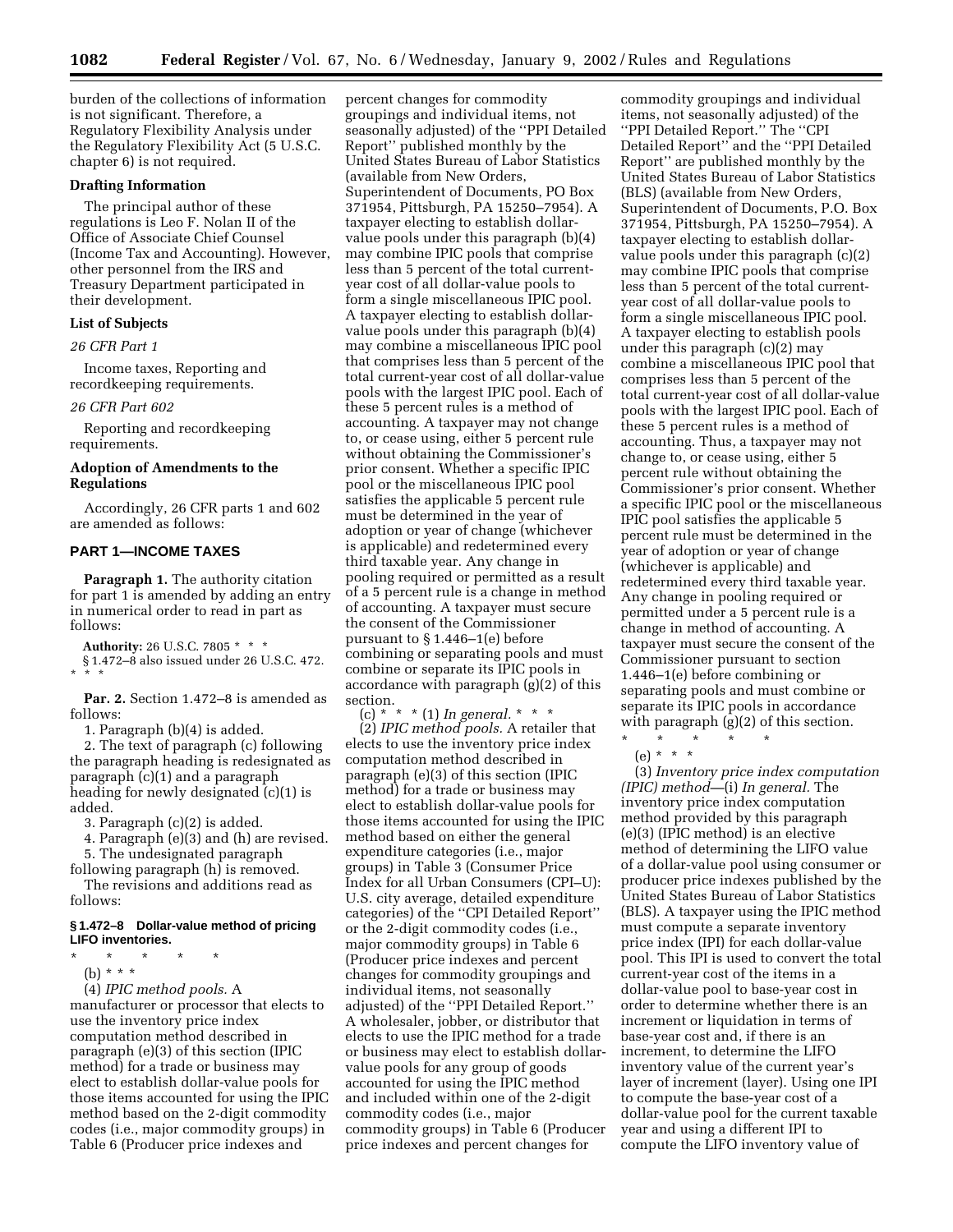the current taxable year's layer is not permitted under the IPIC method. The IPIC method will be accepted by the Commissioner as an appropriate method of computing an index, and the use of that index to compute the LIFO value of a dollar-value pool will be accepted as accurate, reliable, and suitable. The appropriateness of a taxpayer's computation of an IPI, which includes all the steps described in paragraph (e)(3)(iii) of this section, will be determined in connection with an examination of the taxpayer's federal income tax return. A taxpayer using the IPIC method may elect to establish dollar-value pools according to the special rules in paragraphs (b)(4) and (c)(2) of this section or the general rules in paragraphs (b) and (c) of this section. Taxpayers eligible to use the IPIC method are described in paragraph (e)(3)(ii) of this section. The manner in which an IPI is computed is described in paragraph (e)(3)(iii) of this section. Rules relating to the adoption of, or change to, the IPIC method are in paragraph (e)(3)(iv) of this section.

(ii) *Eligibility.* Any taxpayer electing to use the dollar-value LIFO method may elect to use the IPIC method. Except as provided in this paragraph (e)(3)(ii) or in other published guidance, a taxpayer that elects to use the IPIC method for a specific trade or business must use that method to account for all items of dollar-value LIFO inventory. A taxpayer that uses the retail price indexes computed by the BLS and published in ''Department Store Inventory Price Indexes'' (available from the BLS by calling (202) 606–6325 and entering document code 2415) may elect to use the IPIC method for items that do not fall within any of the major groups listed in ''Department Store Inventory Price Indexes.''

(iii) *Computation of an inventory price index—*(A) *In general.* The computation of an IPI for a dollar-value pool requires the following four steps, which are described in more detail in this paragraph (e)(3)(iii): First, selection of a BLS table and an appropriate month; second, assignment of items in a dollar-value pool to BLS categories (selected BLS categories); third, computation of category inflation indexes for selected BLS categories; and fourth, computation of the IPI. A taxpayer may compute the IPI for each dollar-value pool using either the double-extension method (doubleextension IPIC method) or the linkchain method (link-chain IPIC method), without regard to whether the use of a double-extension method is impractical or unsuitable. The use of either the double-extension IPIC method or the

link-chain IPIC method is a method of accounting, and the adopted method must be applied consistently to all dollar-value pools within a trade or business accounted for under the IPIC method. A taxpayer that wants to change from the double-extension IPIC method to the link-chain IPIC method, or vice versa, must secure the consent of the Commissioner under § 1.446–1(e). This change must be made with a new base year as described in paragraph  $(e)(3)(iv)(B)(1).$ 

(B) *Selection of BLS table and appropriate month—(1) In general.* Under the IPIC method, an IPI is computed using the consumer or producer price indexes for certain categories (BLS price indexes and BLS categories, respectively) listed in the selected BLS table of the ''CPI Detailed Report'' or the ''PPI Detailed Report'' for the appropriate month.

*(2) BLS table selection.* Manufacturers, processors, wholesalers, jobbers, and distributors must select BLS price indexes from Table 6 (Producer price indexes and percent changes for commodity groupings and individual items, not seasonally adjusted) of the ''PPI Detailed Report'', unless the taxpayer can demonstrate that selecting BLS price indexes from another table of the ''PPI Detailed Report'' is more appropriate. Retailers may select BLS price indexes from either Table 3 (Consumer Price Index for all Urban Consumers (CPI–U): U.S. city average, detailed expenditure categories) of the ''CPI Detailed Report'' or from Table 6 (or another more appropriate table) of the ''PPI Detailed Report.'' The selection of a BLS table is a method of accounting and must be used for the taxable year of adoption and all subsequent years, unless the taxpayer obtains the Commissioner's consent under  $\S 1.446-1$ (e) to change its table selection. A taxpayer that changes its BLS table must establish a new base year in the year of change as described in paragraph  $(e)(3)(iv)(B)$  of this section.

*(3) Appropriate month.* In the case of a retailer using the retail method, the appropriate month is the last month of the retailer's taxable year. In the case of all other taxpayers, the appropriate month is the month most consistent with the method used to determine the current-year cost of the dollar-value pool under paragraph (e)(2)(ii) of this section and the taxpayer's history of inventory production or purchases during the taxable year. A taxpayer not using the retail method may annually select an appropriate month for each dollar-value pool or make an election on Form 970, ''Application to Use LIFO Inventory Method,'' to use a

representative appropriate month (representative month). An election to use a representative month is a method of accounting and the month elected must be used for the taxable year of the election and all subsequent taxable years, unless the taxpayer obtains the Commissioner's consent under § 1.446– 1(e) to change or revoke its election.

*(4) Examples.* The following examples illustrate the rules of this paragraph (e)(3)(iii)(B)(*3*):

*Example 1. Determining an appropriate month.* A wholesaler of seasonal goods timely files a Form 970, ''Application to Use LIFO Inventory Method,'' for the taxable year ending December 31, 2001. The taxpayer indicates elections to use the dollar-value LIFO method, to determine the current-year cost using the earliest acquisitions method in accordance with paragraph (e)(2)(ii)(*b*) of this section, and to use the IPIC method under paragraph (e)(3) of this section. Although the taxpayer purchases inventory items regularly throughout the year, the items purchased vary according to the seasons. The seasonal items on hand at December 31, 2001, are purchased between October and December. Thus, based on the taxpayer's use of the earliest acquisitions method of determining current-year cost and its experience with inventory purchases, the appropriate month for the items represented in the ending inventory at December 31, 2001, is October.

*Example 2. Electing a representative month.* A retailer not using the retail method timely files a Form 970, ''Application to Use LIFO Inventory Method,'' for the taxable year ending December 31, 2001. The taxpayer indicates elections to use the dollar-value LIFO method, the most recent purchases method of determining current-year cost under paragraph  $(e)(2)$ (ii)(*a*) of this section, the IPIC method under paragraph (e)(3) of this section, and December as its representative month under paragraph  $(e)(3)(iii)(B)(3)$  of this section. The items in the taxpayer's ending inventory are purchased fairly uniformly throughout the year, with the first purchases normally occurring in January and the last purchases normally occurring in December. The taxpayer's election to use December as its representative month is permissible because the taxpayer elected to use the most recent purchases method and the taxpayer's last purchases of the taxable year normally occur during December, the last month of the taxpayer's taxable year.

*Example 3. Changing representative month.* The facts are the same as in *Example 2,* except the taxpayer files a Form 3115, ''Application for Change in Accounting Method,'' requesting permission to change to the earliest acquisitions method of determining current-year cost in accordance with paragraph (e)(2)(ii)(b) of this section and to change its representative month from December to January beginning with the taxable year ending December 31, 2003. If the Commissioner consents to the taxpayer's request to change to the earliest acquisitions method, December will no longer be a permissible representative month for this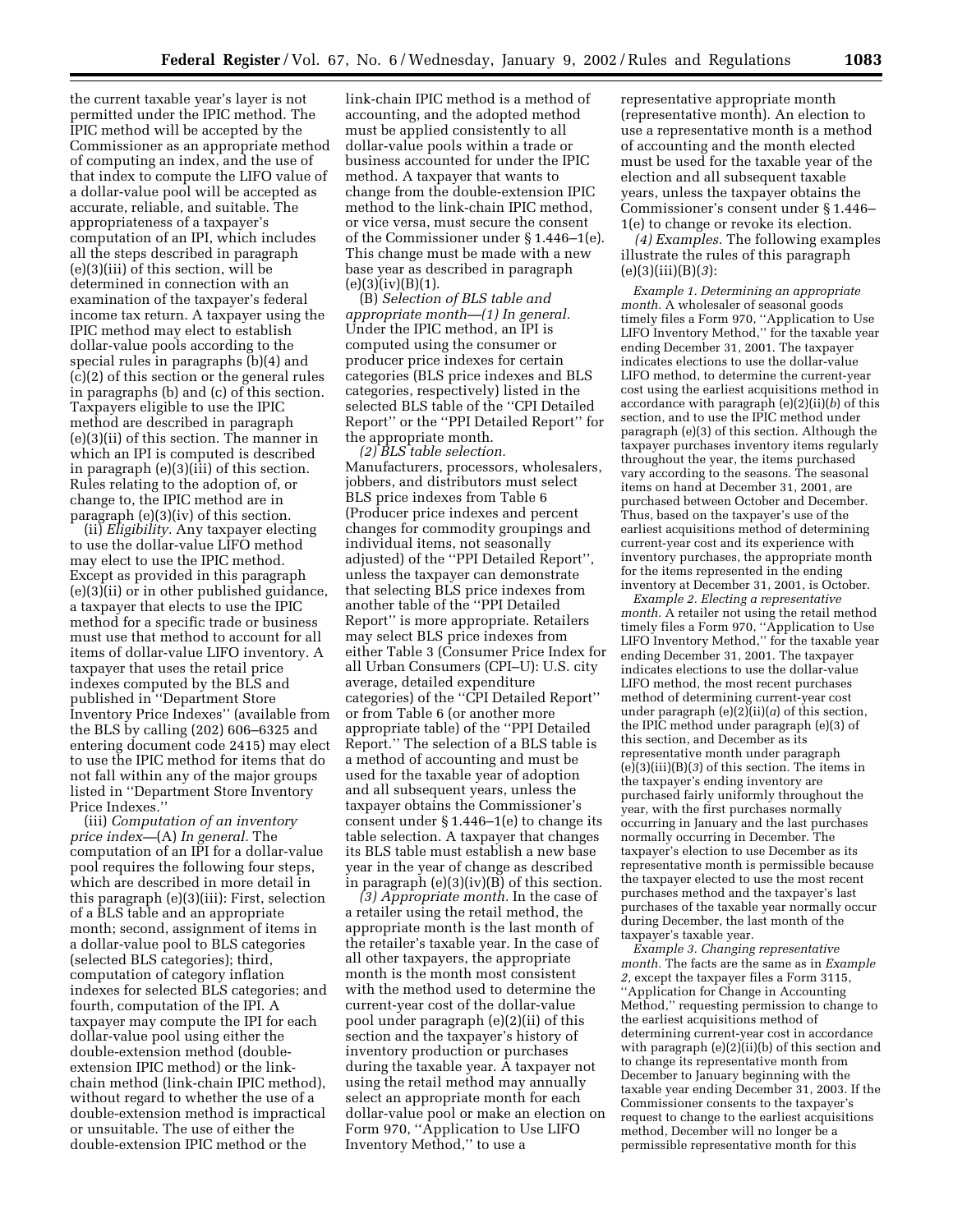taxpayer because of the absence of a nexus between the earliest acquisitions method, the month of December (the last month of the taxpayer's taxable year), and the taxpayer's experience with inventory purchases during the year. Thus, the Commissioner will permit the taxpayer to change its representative month to January, the first month of the taxpayer's taxable year.

*Example 4. Changing representative month.* The facts are the same as in *Example 2.* In 2002, the taxpayer changes its annual accounting period to a taxable year ending June 30, which requires the taxpayer to file a return for the short taxable year beginning January 1, 2002, and ending June 30, 2002. As a result, December is no longer a permissible representative month because of the absence of a nexus between the most recent purchases method, the month of December, and the taxpayer's experience with inventory purchases during the year. The taxpayer should file a Form 3115 requesting permission to change its representative month from December to June beginning with the short taxable year ending June 30, 2002. Because the taxpayer's last purchases of the taxable year now will occur in June, the Commissioner will consent to the taxpayer's request to change its representative month to June.

*Example 5. Changing representative month.* The facts are the same as *in Example 2,* except that the taxpayer elects to use January as its representative month. The taxpayer timely files a Form 3115 requesting permission to change its representative month from January to December beginning with the taxable year ending December 31, 2003. January is not a permissible representative month because of the absence of a nexus between the most recent purchases method, the taxpayer's history of inventory purchases, and the month of January, the first month in the taxpayer's taxable year. Because December is a permissible representative month, the Commissioner will permit the taxpayer to change its representative month to December.

(C) *Assignment of inventory items to BLS categories—(1) In general.* Except as provided in paragraph (e)(3)(iii)(C)(*2*) of this section, a taxpayer must assign each item in a dollar-value pool to the mostdetailed BLS category of the selected BLS table that contains that item. For example, in Table 6 of the ''PPI Detailed Report'' for a given month, the commodity codes for the various BLS categories run from 2 to 8 digits, with the least-detailed BLS categories having a 2-digit code and the most-detailed BLS categories usually (but not always) having an 8-digit code. For purposes of assigning items to the most-detailed BLS category, manufacturers and processors must assign each raw material item to the most-detailed PPI category that includes that raw material and must assign each finished good item to the most-detailed PPI category that includes that finished good. In addition, manufacturers and processors must

assign each work-in-process (WIP) item to the most-detailed PPI category that includes the finished good into which the item will be manufactured or processed. For this purpose, *finished good* means a salable item that the taxpayer regularly sells. For example, a gasoline-engine manufacturer that also manufactures the pistons used in those engines and regularly sells some of the pistons (e.g., to retailers of replacement parts) must assign both finished pistons that have not been affixed to an engine block and piston WIP items to the mostdetailed PPI category that includes pistons. Finished pistons that have been affixed to an engine block must be assigned to the most-detailed PPI category that includes gasoline engines. In contrast, if sales of these pistons occur infrequently, the taxpayer must assign both finished pistons and piston WIP items to the most-detailed PPI category that includes gasoline engines.

*(2) 10 percent method.* Instead of assigning each item in a dollar-value pool to the most-detailed BLS categories, as described in paragraph (e)(3)(iii)(C)(*1*) of this section, a taxpayer may elect to use the 10 percent method described in this paragraph (e)(3)(iii)(C)(*2*). Under the 10 percent method, items are assigned to BLS categories using a three-step procedure. First, when the current-year cost of a specific item is 10 percent or more of the total current-year cost of the dollarvalue pool, the taxpayer must assign that item to the most-detailed BLS category that includes that item (10 percent BLS category). Any other item that is includible in that 10 percent BLS category (other than an item that qualifies for its own 10 percent BLS category under the preceding sentence) must be assigned to that 10 percent BLS category. Second, if one or more items have not been assigned to BLS categories in the first step, the taxpayer must investigate successively lessdetailed BLS categories and assign the unassigned item $(s)$  to the first BLS category that contains unassigned items whose current-year cost, in the aggregate, is 10 percent or more of the total current-year cost of the dollarvalue pool (also, 10 percent BLS categories). This step must be repeated until all the items in the dollar-value pool have been included in an appropriate 10 percent BLS category, the current-year cost of the unassigned items, in the aggregate, is less than 10 percent of the total current-year cost of the dollar-value pool, or the taxpayer determines that a single BLS category is not appropriate for the aggregate of the unassigned items. Third, if items in a

dollar-value pool have not been assigned to a 10 percent BLS category because the current-year cost of those items, in the aggregate, is less than 10 percent of the total current-year cost of the dollar-value pool, the taxpayer must assign those items to the most-detailed BLS category that includes all those items (also, a 10 percent category). On the other hand, if items in a dollar-value pool have not been assigned to a 10 percent BLS category because the taxpayer determines that a single BLS category is not appropriate for the aggregate of those items, the taxpayer must assign each of those items to a single miscellaneous BLS category created by the taxpayer (also, a 10 percent category). In no event may a taxpayer assign items in a dollar-value pool to a BLS category that is less detailed than either the major groups of consumer goods described in Table 3 of the monthly ''CPI Detailed Report'' or the major commodity groups of producer goods described in Table 6 of the monthly ''PPI Detailed Report.'' Principles similar to those described in paragraph (e)(3)(iii)(C)(*1*) apply for purposes of assigning raw material, work-in-process, and finished good items to the most-detailed BLS category under the 10 percent method.

*(3) Change in method of accounting.* The 10 percent method of assigning items in a dollar-value pool to BLS categories is a method of accounting. In addition, a taxpayer's selection of a BLS category for a specific item is a method of accounting. However, the assignment of items to different BLS categories solely as a result of the application of the 10 percent method is a change in underlying facts and not a change in method of accounting. Likewise, the selection of a new BLS category for a specific item as a result of a revision to a BLS table is a change in underlying facts and not a change in method of accounting. A taxpayer that wants to change its method of selecting BLS categories (i.e., to or from the 10-percent method) or of selecting a BLS category for a specific item must secure the Commissioner's consent in accordance with  $\S 1.446-1$ (e). A taxpayer that voluntarily changes its method of selecting BLS categories or of selecting a BLS category for a specific item must establish a new base year in the year of change as described in paragraph  $(e)(3)(iv)(B)$  of this section.

*(D) Computation of a category inflation index—(1) In general.* As described in more detail in this paragraph (e)(3)(iii)(D), a category inflation index reflects the inflation that occurs in the BLS price indexes for a selected BLS category (or, if applicable,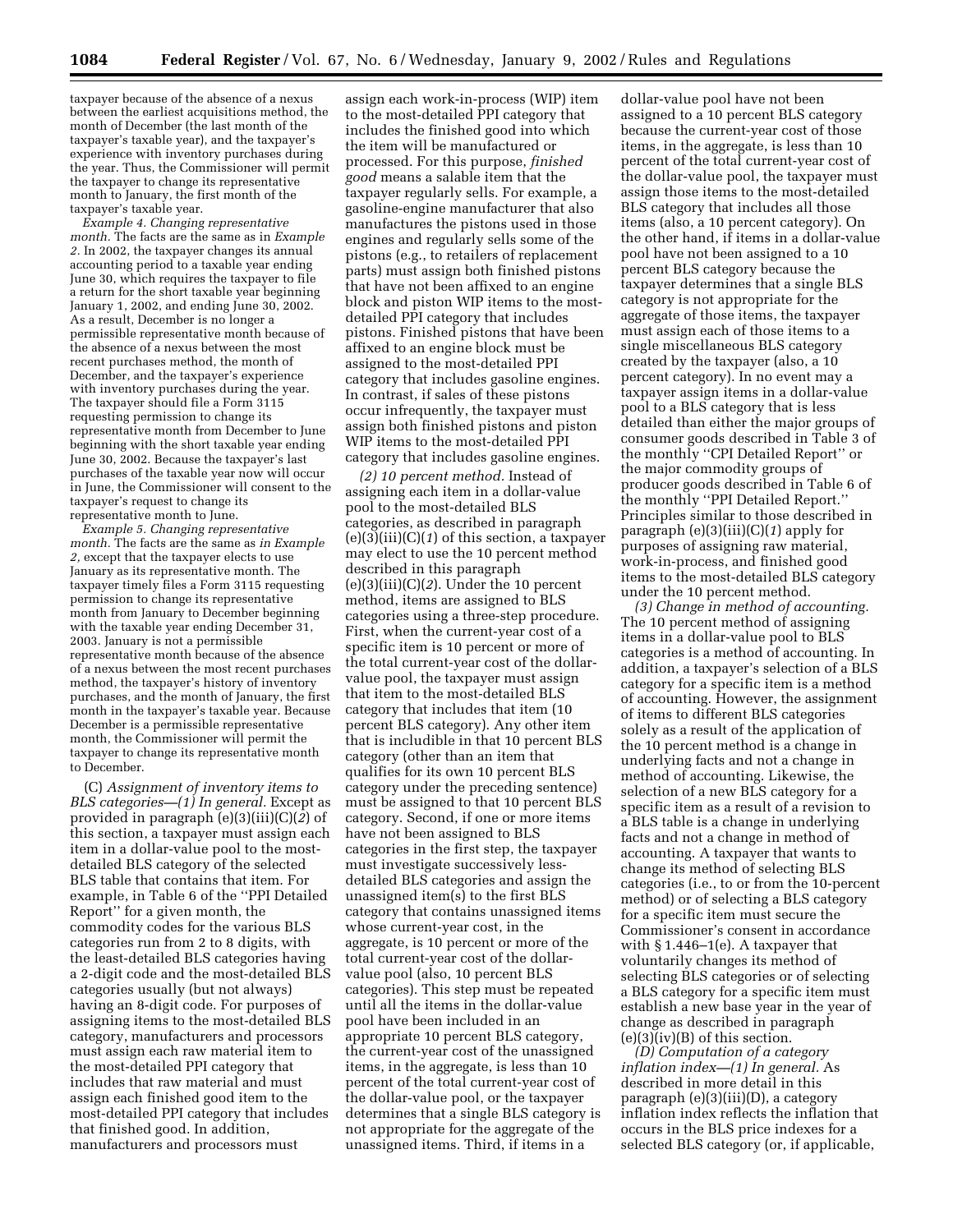10 percent BLS category) during the relevant measurement period.

*(2) BLS price indexes.* The BLS price indexes are the cumulative indexes published in the selected BLS table for the appropriate month. A taxpayer may elect to use either preliminary or final BLS price indexes for the appropriate month, provided that the selected BLS price indexes are used consistently. However, a taxpayer that elects to use final BLS price indexes for the appropriate month must use preliminary BLS price indexes for any taxable year for which the taxpayer files its original federal income tax return before the BLS publishes final BLS price indexes for the appropriate month. If a BLS price index for a most-detailed or 10 percent BLS category is not otherwise available for the appropriate or representative month (but not because the BLS categories in the BLS table have been revised), the taxpayer must use the BLS price index for the next most-detailed BLS category that includes the specific item(s) in the most-detailed or 10 percent BLS category. If a BLS price index is not otherwise available for the appropriate or representative month because the BLS categories in the BLS table have been revised, the rules of paragraph (e)(3)(iii)(D)(*4*) of this section apply.

*(3) Category inflation index. (i) In general.* Except as provided in paragraph (e)(3)(iii)(D)(*4*) of this section (concerning compound category inflation indexes) or (e)(3)(iii)(D)(*5*) of this section (concerning category inflation indexes for certain 10 percent BLS categories), a category inflation index for a selected BLS category (or, if applicable, 10 percent BLS category) is computed under the rules of this paragraph (e)(3)(iii)(D)(*3*).

*(ii) Double-extension IPIC method.* In the case of a taxpayer using the doubleextension IPIC method, the category inflation index for a BLS category is the quotient of the BLS price index for the appropriate or representative month of the current year divided by the BLS price index for the appropriate month of the taxable year preceding the base year (base month). However, if the taxpayer did not have an opening inventory in the year that its election to use the dollar-value LIFO method and doubleextension IPIC method became effective, the category inflation index for a BLS category is the quotient of the BLS price index for the appropriate or representative month of the current year divided by the BLS price index for the month immediately preceding the month of the taxpayer's first inventory production or purchase.

*(iii) Link-chain IPIC method.* In the case of a taxpayer using the link-chain IPIC method, the category inflation index for a BLS category is the quotient of the BLS price index for the appropriate or representative month of the current year divided by the BLS price index for the appropriate month used for the immediately preceding taxable year. However, if the taxpayer did not have an opening inventory in the year that its election to use the dollar-value LIFO method and linkchain IPIC method became effective, the category inflation index for a BLS category for the year of election is the quotient of the BLS price index for the appropriate or representative month of the current year divided by the BLS price index for the month immediately preceding the month of the taxpayer's first inventory production or purchase.

*(iv) Special rules concerning representative months.* A taxpayer electing to use a representative month under paragraph (e)(3)(iii)(B)(*3*) of this section must use an appropriate month, rather than the representative month, to determine category inflation indexes in the circumstances described in this paragraph (e)(3)(iii)(D)(*3*)(*iv*) and in other similar circumstances. For example, in the case of a short taxable year, the category inflation index should reflect the inflation that occurs from the base month (in the case of the doubleextension IPIC method), or the appropriate or representative month used for the preceding taxable year (in the case of the link-chain IPIC method), and the appropriate month for the short taxable year. Similarly, if a taxpayer using the link-chain IPIC method is granted consent to change both its method of determining the current-year cost of a dollar-value pool and its representative month, the category inflation index for the year of change should reflect the inflation that occurs between the old representative month used for the preceding taxable year and the new representative month used for the year of change.

*(4) Compound category inflation index for revised BLS categories or price indexes—(i) In general.* Periodically, the BLS revises a BLS table to add one or more new BLS categories, eliminate one or more previously reported BLS categories, or reset the base-year BLS price index of one or more BLS categories. If the BLS has revised the applicable BLS table for a taxable year, a taxpayer must compute the category inflation index for each BLS category for which the taxpayer cannot compute a category inflation index in accordance with paragraph (e)(3)(iii)(D)(*3*) of this section (affected BLS category) using a

reasonable method, provided the method is used consistently for all affected BLS categories within a particular taxable year. For example, if the BLS revised the CPI by adding new BLS categories as of January 2001 and eliminating some previously reported BLS categories as of December 2000, January 2002 would be the first month for which it would be possible to compute a category inflation index for a 12-month period using the BLS price indexes for any affected category. The compound category inflation index described in paragraph  $(e)(3)(iii)(D)(4)(ii)$  of this section is a reasonable method of computing the category inflation index for an affected BLS category.

*(ii) Computation of compound category inflation index.* When the applicable BLS table is revised as described in paragraph (e)(3)(iii)(D)(*4*)(*i*) of this section, a taxpayer may use the procedure described in this paragraph (e)(3)(iii)(D)(*4*)(*ii*) to compute a compound category inflation index for each affected BLS category represented in the taxpayer's ending inventory. For this purpose, a compound category inflation index is the product of the category inflation index for the ''first portion'' multiplied by the corresponding category inflation index for the ''second portion.'' The category inflation index for the first portion must reflect the inflation that occurs between the end of the base month (in the case of the double-extension IPIC method), or the preceding year's appropriate or representative month (in the case of the link-chain IPIC method), and the end of the last month covered by the unrevised BLS table based on the old BLS category. The corresponding category inflation index for the second portion must reflect the inflation that occurs between the beginning of the first month covered by the revised BLS table based on the new BLS category and the end of the current year's appropriate or representative month. First, using the revised BLS table for the current-year's appropriate or representative month, the taxpayer assigns items in the dollarvalue pool using its method of assigning items to BLS categories as described in paragraph  $(e)(3)(iii)(C)$  of this section. Second, for each affected BLS category represented in the ending inventory, the taxpayer computes the category inflation index for the second portion using this formula: [A/B], where A equals the BLS price index for the current year's appropriate or representative month and B equals the BLS price index for the last month covered by the unrevised BLS table (as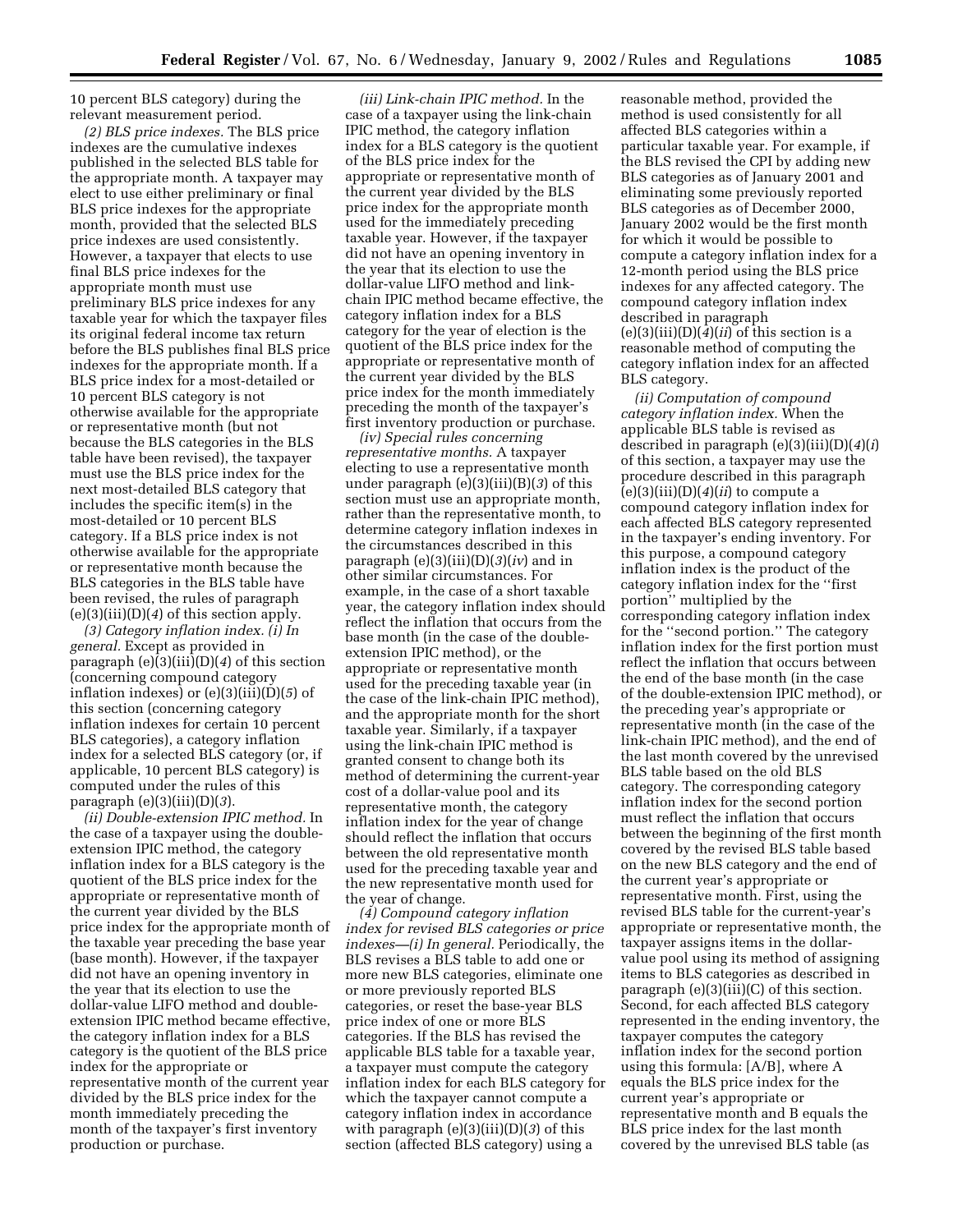published for the first month of the revised BLS table). Third, using the unrevised BLS table for the base month (in the case of the double extension IPIC method) or the preceding year's appropriate or representative month (in the case of the link-chain IPIC method), the taxpayer assigns each of the items in the dollar-value pool using its method of assigning items to BLS categories. Fourth, for each affected BLS category represented in the ending inventory, the taxpayer computes the category inflation index for the first portion using this formula: [C/D], where C equals the BLS price index for the last month covered by the unrevised BLS table (as published for the last month of the unrevised BLS table) and D equals the BLS price index for the base month (in the case of the double-extension IPIC method) or the preceding year's appropriate or representative month (in the case of the link-chain IPIC method). Fifth, for each affected BLS category represented in the ending inventory, the taxpayer computes the compound category inflation index using this formula: [X\*Y], where X equals the category inflation index for the second portion, and Y equals the corresponding category inflation index for the first portion. For the purpose of computing the compound category inflation index for each affected BLS category, the corresponding category inflation index for the first portion is the category inflation index for the unrevised BLS category that includes the specific

inventory item(s) included in the revised BLS category. If items included in a single revised BLS category had been included in separate BLS categories before the revision of the BLS table, the corresponding category inflation index for the first portion is the weighted harmonic mean of the category inflation indexes for these unrevised BLS categories. See paragraph  $(e)(3)(iii)(E)(1)$  of this section for a formula of the weighted harmonic mean. When computing this weightedaverage category inflation index, a taxpayer must use the current-year costs (or in the case of a retailer using the retail method, the retail selling prices) in ending inventory as the weights.

(*iii) New base year.* A taxpayer may establish a new base year in the year following the taxable year for which the taxpayer computed a compound category inflation index under this paragraph (e)(3)(iii)(D)(*4*) for one or more affected BLS categories in a dollarvalue pool. See paragraph (e)(3)(iv)(B) of this section for the procedures and computations incident to establishing a new base year.

(*iv) Examples.* The following examples illustrate the rules of this paragraph (e)(3)(iii)(D)(*4*):

*Example 1. BLS categories eliminated.* (i) A retailer, whose taxable year ends January 31, elected to account for its inventories using the dollar-value LIFO method and doubleextension IPIC method (based on the CPI), beginning with the taxable year ending January 31, 1997. The taxpayer does not use the retail method, but elected to use January

as its representative month. On January 31, 1999, the taxpayer's only dollar-value pool contains only two items—lemons and peaches. The total current-year cost of these items is as follows: lemons, \$40, and peaches, \$30.

(ii) The CPI was revised in October of 1998 to eliminate the ''Citrus fruits'' subcategory of ''Other fresh fruits.'' In addition, the baseyear BLS price index for ''Other fresh fruits'' was reset to 100.00 as of October 1, 1998. In relevant part, the January 1999 CPI permits the assignment of both lemons and peaches to ''Other fresh fruits.'' The January 1999 BLS price indexes for ''Citrus fruits'' and ''Other fresh fruits'' are 96.6 and 105.6, respectively. In relevant part, the September 1998 CPI permits the assignment of lemons to ''Citrus fruits'' and peaches to ''Other fresh fruits.'' The September 1998 BLS price indexes for ''Citrus fruits'' and ''Other fresh fruits'' are 194.9 and 294.9, respectively, and the January 1997 BLS price indexes for ''Citrus fruits'' and ''Other fresh fruits'' are 190.2 and 290.2, respectively.

(iii) Because the BLS eliminated the category, ''Citrus fruits,'' as of October 1998, it did not publish a BLS price index for that category in the January 1999 CPI. Thus, the taxpayer cannot compute a category inflation index for ''Citrus fruits'' under the normal procedures, but may compute a compound category inflation index for that affected BLS category using the procedures described in paragraph (e)(3)(iii)(D)(*4*)(*ii*) of this section.

(iv) The taxpayer computes a compound category inflation index for the two BLS categories that formerly included lemons and peaches. The taxpayer first assigns lemons and peaches to ''Other fresh fruits,'' the mostdetailed index in the January 1999 CPI, and then computes the category inflation index for the second portion as follows:

| Item | 1999 category      | Jan. 1999 index/Sept.<br>1998 index (as pub-<br>lished in Oct. 1998) | Category inflation<br>index |
|------|--------------------|----------------------------------------------------------------------|-----------------------------|
|      | Other fresh fruits | 105.6/100.0                                                          | .0560                       |

(v) The taxpayer assigns the lemons and peaches to the most-detailed BLS categories in the January 1998 CPI as follows: lemons

to ''Citrus fruits'' and peaches to ''Other fresh fruits.'' Then, the taxpayer computes the

category inflation index for the first portion as follows:

| Item    | 1998 category      | Sept. 1998 index (as<br>published in Sept.<br>1998)/Jan. 1997 | Category inflation<br>index |
|---------|--------------------|---------------------------------------------------------------|-----------------------------|
| Lemons  | . Citrus fruits    | 194.9/190.2                                                   | 1.0247                      |
| Peaches | Other fresh Fruits | 294.9/290.2                                                   | 1.0162                      |

(vi) Because lemons and peaches, which are included together in the revised ''Other fresh fruits'' category, had been included in separate BLS categories before the BLS table was revised, the taxpayer must compute a single corresponding category inflation index

for the affected BLS categories for the first portion. This corresponding category inflation index is the weighted harmonic mean of the separate corresponding category inflation indexes for the first portion using the cost of the items in ending inventory as

the weights. The taxpayer computes the corresponding category inflation index for ''Other fresh fruits'' for the first portion as follows: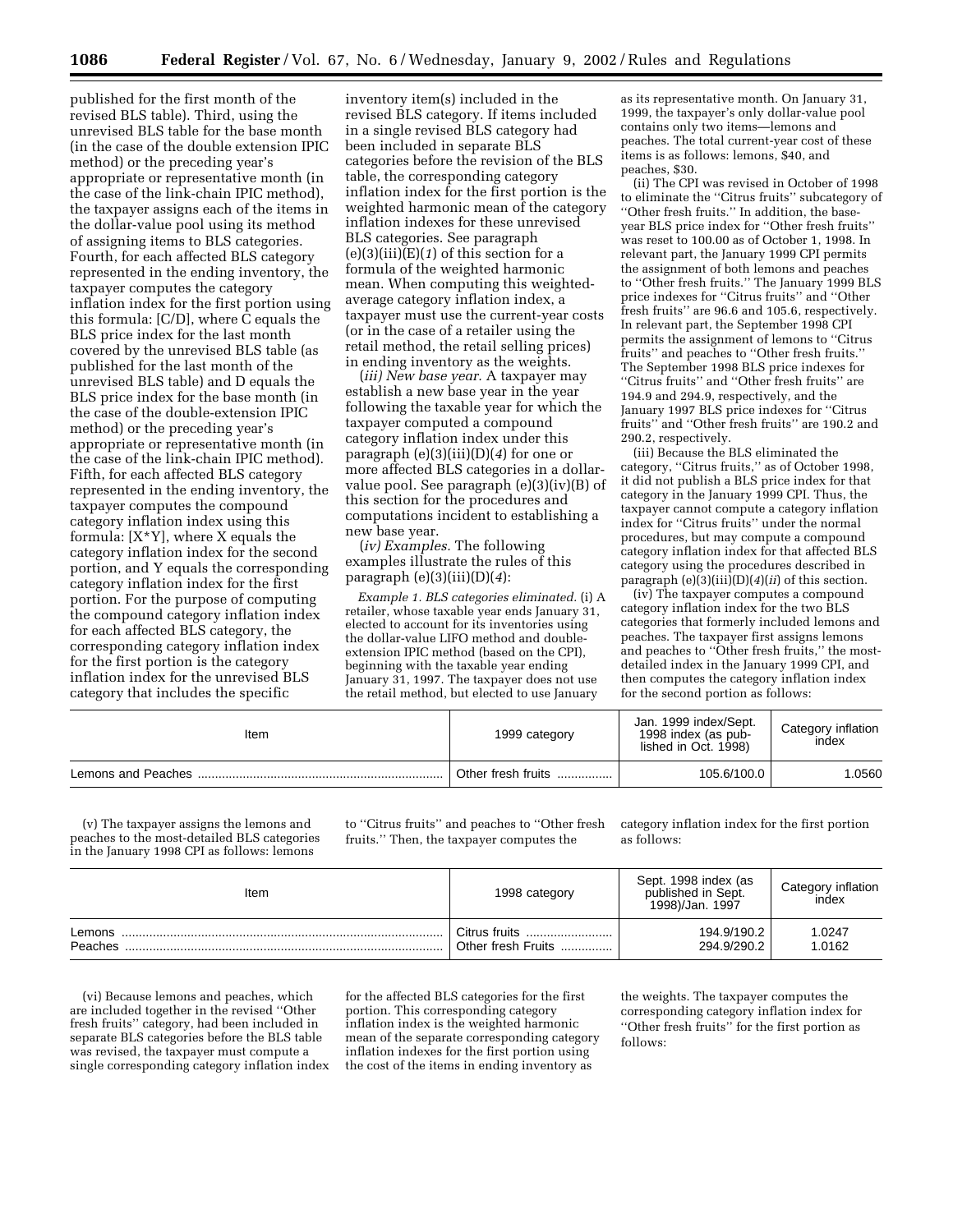| Item                   | Weight (cost of<br>item)                    | Category inflation<br>index |                  | $(III)$<br>Quotient: $(I)/(II)$                              |
|------------------------|---------------------------------------------|-----------------------------|------------------|--------------------------------------------------------------|
| Lemons<br>Peaches      | \$40.00<br>30.00                            |                             | 1.0247<br>1.0162 | \$39.04<br>29.52                                             |
| Total                  | 70.00                                       |                             |                  | 68.56                                                        |
| (IV)<br>Sum of weights | Sum of (weight/category<br>inflation index) |                             |                  | Weighted harmonic<br>mean of other fresh<br>fruits: (IV)/(V) |
| \$70.00                | \$68.56                                     |                             |                  | 1.0210                                                       |

(vii) Finally, the taxpayer computes the compound category inflation index for Other fresh fruits as follows:

| Item               | Category inflation<br>index (second<br>portion) | Ή<br>Category inflation<br>index (first por-<br>tion) | (III)<br>Compound cat-<br>egory inflation<br>$index: (I)^*(II)$ |
|--------------------|-------------------------------------------------|-------------------------------------------------------|-----------------------------------------------------------------|
| Other fresh fruits | 1.0560                                          | 1.0210                                                | .0782                                                           |

(viii) The taxpayer may establish a new base year for the taxable year ending January 31, 2000.

*Example 2. BLS categories separated.* (i) The facts are the same as in *Example 1,* except prior to October 1998, both lemons and peaches were assigned to ''Other fresh fruits'' and in the October 1998 CPI, the BLS created a new category, ''Citrus fruits,'' for citrus fruits, such as lemons. Moreover, the BLS reset the base-year BLS price index for

''Other fresh fruits'' to 100.0 as of October 1, 1998. As a result of these changes, the taxpayer may no longer assign lemons to ''Other fresh fruits.''

(ii) Because ''Citrus fruits'' is new as of October 1998, the BLS did not publish a BLS price index for this BLS category in the January 1999 CPI. Thus, because the taxpayer cannot compute a category inflation index for ''Citrus fruits'' under the normal procedures, the taxpayer may compute a compound

category inflation index for the affected BLS category using the procedures described in paragraph (e)(3)(iii)(D)(*4*)(*ii*) of this section.

(iii) Based on the January 1999 CPI, the taxpayer assigns lemons to ''Citrus fruits'' and peaches to "Other fresh fruits." Then, the taxpayer computes a compound category inflation index for each of the two BLS categories. The computation of the category inflation index for the second portion is as follows:

| Item    | 1999 category      | Jan. 1999 index/Sept.<br>1998 index (as pub-<br>lished in Oct. 1998) | Category inflation<br>index |
|---------|--------------------|----------------------------------------------------------------------|-----------------------------|
| Lemons  | Citrus fruits      | 96.6/100                                                             | 0.9660                      |
| Peaches | Other fresh fruits | 105.6/100                                                            | .0560                       |

(iv) Then, the taxpayer computes the category inflation index for the first portion as follows:

| Item             | 1998 category      | Sept. 1998 index (as<br>published in Sept.<br>1998)/Jan. 1997 | Category inflation<br>index |
|------------------|--------------------|---------------------------------------------------------------|-----------------------------|
| Lemons & Peaches | Other fresh fruits | 294.9/290.2                                                   | 1.0162                      |

(v) Finally, the taxpayer computes the compound category inflation index for ''Citrus fruits'' and ''Other fresh fruits'':

| Item                                | inflation<br>index (second<br>(portion | ≀ inflation<br>Category<br>index (first por-<br>tion) | (III<br>Compound cat-<br>egory inflation<br>$index: (I)^*(II)$ |
|-------------------------------------|----------------------------------------|-------------------------------------------------------|----------------------------------------------------------------|
| Citrus fruits<br>Other fresh fruits | 0.9660<br>.0560                        | .0162<br>.0162                                        | 0.9816<br>.0731                                                |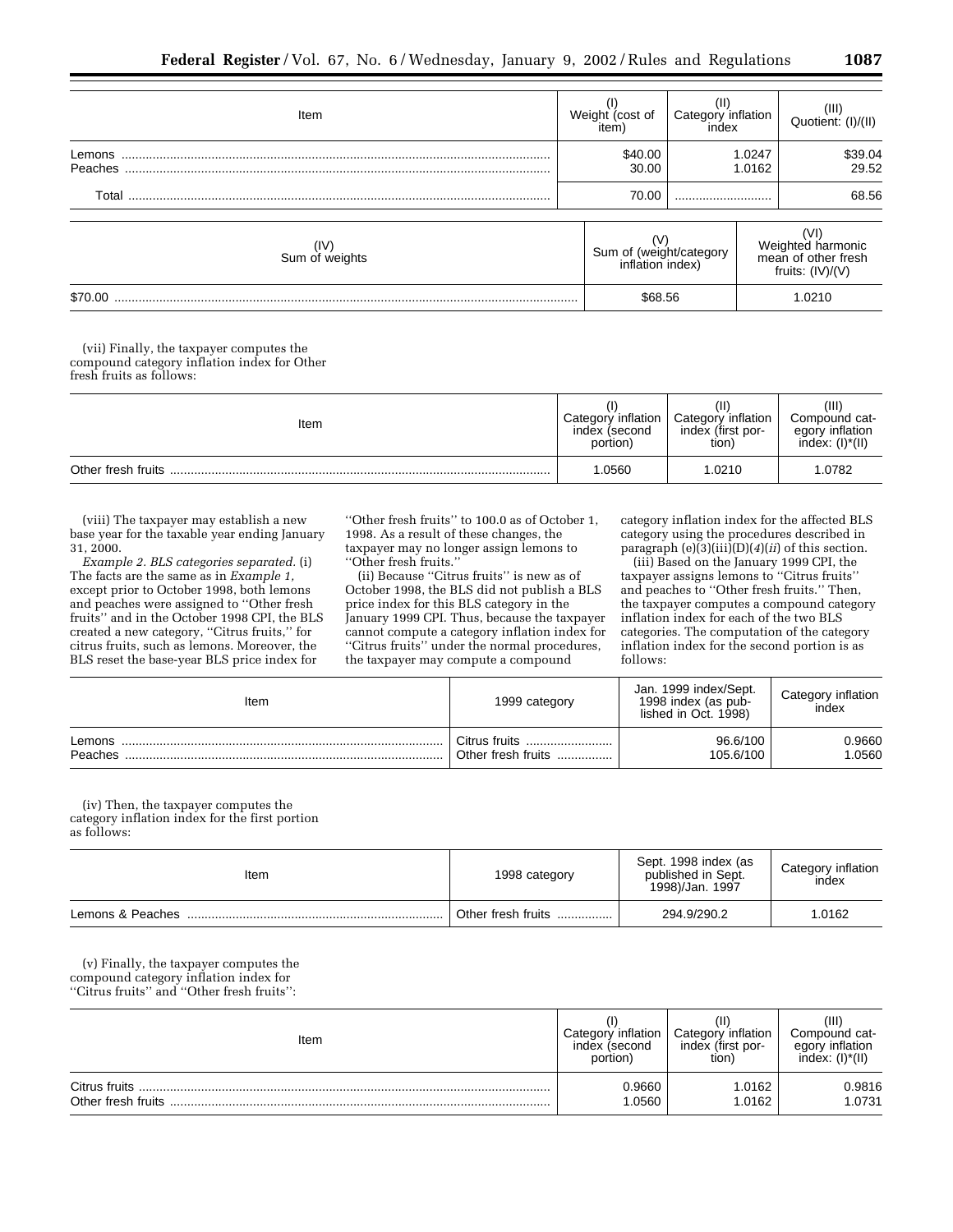(vi) The taxpayer may establish a new base year for the taxable year ending January 31, 2000.

(5) *10 percent method. (i) Applicability.* A taxpayer that elects to use the 10 percent method described in paragraph (e)(3)(iii)(C)(*2*) of this section must compute a category inflation index for a less-detailed 10 percent BLS category as provided in this paragraph (e)(3)(iii)(D)(*5*). A less-detailed 10 percent category is a BLS category that—

(*A*) subsumes two or more BLS

categories; (*B*) Does not have a single assigned item whose current-year cost is 10 percent or more of the current-year cost of all the items in the dollar-value pool; (*C*) Has at least one item in at least

one of the subsumed BLS categories; and

(*D*) Has at least one subsumed BLS category that either does not have any assigned items or is a separate 10<br>percent BLS category.

(*ii*) Determination of category *inflation index.* If the rules of this paragraph (e)(3)(iii)(D)(*5*) apply, the category inflation index for the lessdetailed 10 percent BLS category is equal to the weighted arithmetic mean of the category inflation index (or, compound category inflation index, if applicable) for each of the subsumed BLS categories that have been assigned at least one item from the taxpayer's dollar-value pool (excluding any item that is properly assigned to a separate 10 percent BLS category). [Weighted Arithmetic Mean =  $\text{Sum of}$  (Weight x Category Inflation Index)]/Sum of Weights]. The appropriate weight for each of the most-detailed BLS categories referenced in the preceding sentence is the corresponding BLS weight. Currently, in January of each year, the BLS publishes the BLS weights determined for December of the preceding year. In the case of a taxpayer using the double-extension IPIC method, the BLS weights for December of the taxable year preceding the base year are to be used for all taxable years.

In the case of a taxpayer using the linkchain IPIC method, the BLS weights for December of a given calendar year are to be used for taxable years that end during the 12-month period that begins on July 1 of the following calendar year. However, if the BLS weights are not published for all of the most-detailed BLS categories referenced above, the taxpayer may use the current-year cost (or in the case of a retailer using the retail method, the retail selling prices) of all items assigned to a specific mostdetailed BLS category as the appropriate weight for that category, but must compute a weighted harmonic mean. See paragraph (e)(3)(iii)(E)(*1*) of this section for a formula of the weighted harmonic mean.

(E) *Computation of Inventory Price Index (IPI)—(1) Double-extension IPIC method.* Under the double-extension IPIC method, the IPI for a dollar-value pool is the weighted harmonic mean of the category inflation indexes (or, if applicable, compound category inflation indexes) determined under paragraph (e)(3)(iii)(D) of this section for each selected BLS category (or, if applicable 10 percent BLS category) represented in the taxpayer's dollar-value pool at the end of the taxable year. The formula for computing the weighted harmonic mean of the category inflation indexes is: [Sum of Weights/Sum of (Weight/ Category Inflation Index)]. The weights to be used when computing this weighted harmonic mean are the current-year costs (or, in the case of a retailer using the retail method, the retail selling prices) in each selected BLS category represented in the dollarvalue pool at the end of the taxable year.

(*2) Link-chain IPIC method.* Under the link-chain IPIC method, the IPI for a dollar-value pool is the product of the weighted harmonic mean of the category inflation indexes (or, if applicable, the compound category inflation indexes) determined under paragraph (e)(3)(iii)(D) of this section for each selected BLS category (or, if applicable, 10 percent BLS category) represented in

the taxpayer's dollar-value pool at the end of the taxable year multiplied by the IPI for the immediately preceding taxable year. The formula for computing the weighted harmonic mean of the category inflation indexes is: [Sum of Weights/Sum of (Weight/Category Inflation Index)]. The weights to be used when computing this weighted harmonic mean are the current-year costs (or, in the case of a retailer using the retail method, the retail selling prices) in each selected BLS category represented in the dollar-value pool at the end of the taxable year.

(*3) Examples.* The following examples illustrate the rules of this paragraph  $(e)(3)(iii)(E):$ 

*Example 1. Double-extension method.* (i) *Introduction.* R is a retail furniture merchant that does not use the retail method. For the taxable year ending December 31, 2000, R used the first-in, first-out method of identifying inventory and valued its inventory at cost. The total cost of R's inventory on December 31, 2000, was \$850,000. R elected to use the dollar-value LIFO and double-extension IPIC methods for its taxable year ending December 31, 2001. R does not elect to use the 10 percent method described in paragraph (e)(3)(iii)(C)(*2*) of this section. R determines the current-year cost of the items using the actual cost of the most recently purchased goods. R elected to pool its inventory based on the major groups in Table 6 of the monthly ''PPI Detailed Report'' in accordance with the special IPIC pooling rules of paragraph (b)(4) of this section. All items in R's inventories fall within the 2-digit commodity code in Table 6 of the monthly ''PPI Detailed Report'' for ''furniture and household durables.'' Therefore, R will maintain a single dollar-value pool.

(ii) *Select a BLS table and appropriate month for 2001.* R determines that the appropriate month for 2001 is October. R also determines that the appropriate month for 2000 would have been December if R had used the IPIC method for that year.

(iii) *Assign inventory items to BLS categories for 2001.* For 2001, R assigns all items in the dollar-value pool to the mostdetailed BLS categories listed in Table 6 of the October 2001 ''PPI Detailed Report'' that contain those items. The BLS categories and the current-year cost of the items assigned to them are summarized as follows:

| Commodity code                   |                    | Current-year cost                                                   |
|----------------------------------|--------------------|---------------------------------------------------------------------|
| 12120101<br>12130101<br>12130111 | Upholstered Chairs | \$111.924.00<br>159.578.00<br>98.639.00<br>332.488.00<br>218.751.00 |
|                                  |                    | 921.380.00                                                          |

(iv) *Compute category inflation indexes for 2001.* Because R elected to use the doubleextension IPIC method and did not elect the 10 percent method, the category inflation

indexes are computed in accordance with paragraph  $(e)(3)(iii)(D)(3)(ii)$  of this section (BLS price indexes for October 2001 divided by BLS price indexes for December 2000). R

computes the category inflation indexes for 2001 as follows: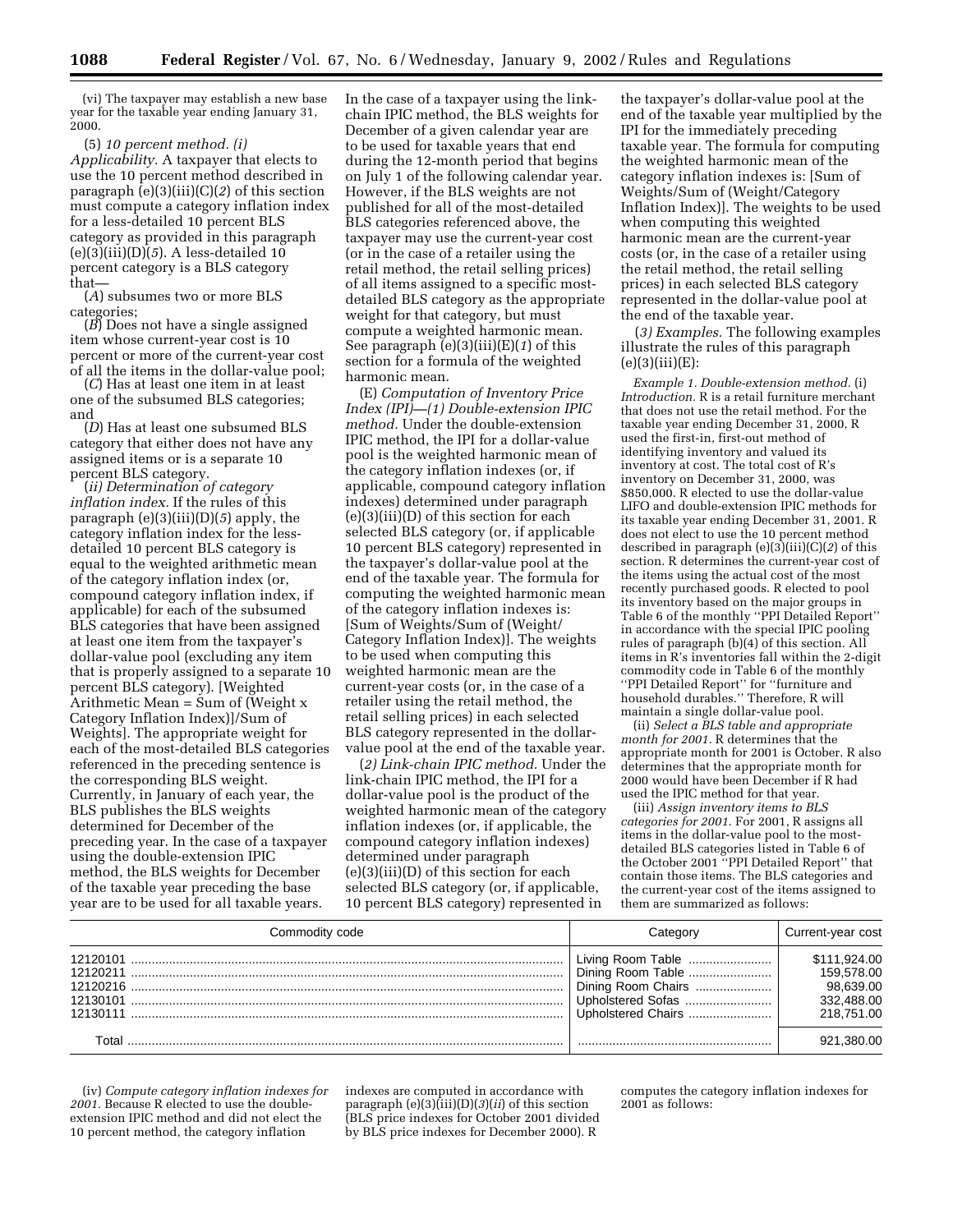| ;ateαor | Oct. 2001 index | Dec. 2000 index | Category inflation<br>index: (I)/(II) |
|---------|-----------------|-----------------|---------------------------------------|
|         | 172.4           | 169.2           | 1.018913                              |
|         | 171.9           | 168.1           | 1.022606                              |
|         | 172.8           | 169.7           | 1.018268                              |
|         | 142.2           | 140.9           | 1.009226                              |
|         | 134.1           | 132.5           | 1.012075                              |

(v) *Compute IPI for 2001.* R must compute the IPI for 2001, which is the weighted harmonic mean of the category inflation

indexes for 2001. The formula for the weighted harmonic mean provided in paragraph (e)(3)(iii)(E)(*1*) of this section is

[Sum of Weights/Sum of (Weight/Category Inflation Index)]. The IPI for 2001 is computed as follows:

| Category               | Weight                                                                                                                          |              | Category inflation<br>index                                         | $(III)$<br>Quotient: $(I)/(II)$ |
|------------------------|---------------------------------------------------------------------------------------------------------------------------------|--------------|---------------------------------------------------------------------|---------------------------------|
|                        | 1.018913<br>\$111.924.00<br>159.578.00<br>1.022606<br>98.639.00<br>1.018268<br>332.488.00<br>1.009226<br>218.751.00<br>1.012075 |              | \$109,846.47<br>156.050.33<br>96.869.39<br>329.448.51<br>216.141.10 |                                 |
|                        |                                                                                                                                 | \$921,380,00 |                                                                     | \$908.355.80                    |
| (IV)<br>Sum of weights | Sum of (weight/cat-<br>egory inflation index)                                                                                   |              | Inventory price index:                                              |                                 |
|                        |                                                                                                                                 |              | \$908,355.80                                                        | 1.01433821                      |

(vi) *Determine the LIFO value of the dollarvalue pool for 2001.* For 2001, R determines the total base-year cost of its ending inventory by dividing the total current-year cost of the items in the dollar-value pool by the IPI for 2001. The total base-year cost of R's ending inventory is \$908,355.80 (\$921,380/1.01433821). Comparing the baseyear cost of the ending inventory to the baseyear cost of the beginning inventory, R determines that the base-year cost of the 2001 increment is \$58,355.80 (\$908,355.80\$850,000.00). R multiplies the base-year cost of the 2001 increment by the IPI for 2001 and determines that the LIFO value of the 2001 layer is \$59,192.52 (\$58,355.80 \* 1.01433821). Thus, the LIFO value of R's total inventory at the end of 2001 is \$909,192.52 (\$850,000.00 (opening  $inventory$ ) + \$59,192.52 (2001 layer)).

(vii) *Select a BLS table and appropriate month for 2002.* For 2002.0, R must compute a new IPI under the double-extension IPIC method to determine the LIFO value of its

dollar-value pool. R determines that the appropriate month for 2002 is November.

(viii) *Assign inventory items to BLS categories for 2002.* For 2002, R assigns all items in the dollar-value pool to the mostdetailed BLS categories listed in Table 6 of the November 2002 ''PPI Detailed Report'' that contain those items. The BLS categories and the current-year cost of the items assigned to them are summarized as follows:

| Commodity code | Categorv                                                                           | Current-year cost                                                    |
|----------------|------------------------------------------------------------------------------------|----------------------------------------------------------------------|
|                | Living Room Desks<br>Dining Room Chairs<br>Upholstered Sofas<br>Upholstered Chairs | \$125,008,00<br>136.216.00<br>113.569.00<br>343.900.00<br>233.050.00 |
|                |                                                                                    | \$951,743.00                                                         |

(ix) *Compute category inflation indexes for 2002.* Because R uses the double-extension IPIC method and did not elect the 10 percent method, the category inflation indexes are

computed in accordance with paragraph  $(e)(3)(iii)(D)(3)(ii)$  of this section (BLS price indexes for November 2002 divided by BLS price indexes for December 2000). R

computes the category inflation indexes for 2002 as follows:

| Category |       | Nov. $2002$ index $\parallel$ Dec. $2000$ index | Category inflation<br>index (I)/(II) |
|----------|-------|-------------------------------------------------|--------------------------------------|
|          | 172.6 | 160.3                                           | 1.076731                             |
|          | 174.8 | 168.1                                           | 1.039857                             |
|          | 177.0 | 169.7                                           | 1.043017                             |
|          | 144.9 | 140.9                                           | 1.028389                             |
|          | 136.6 | 132.5                                           | 1.030943                             |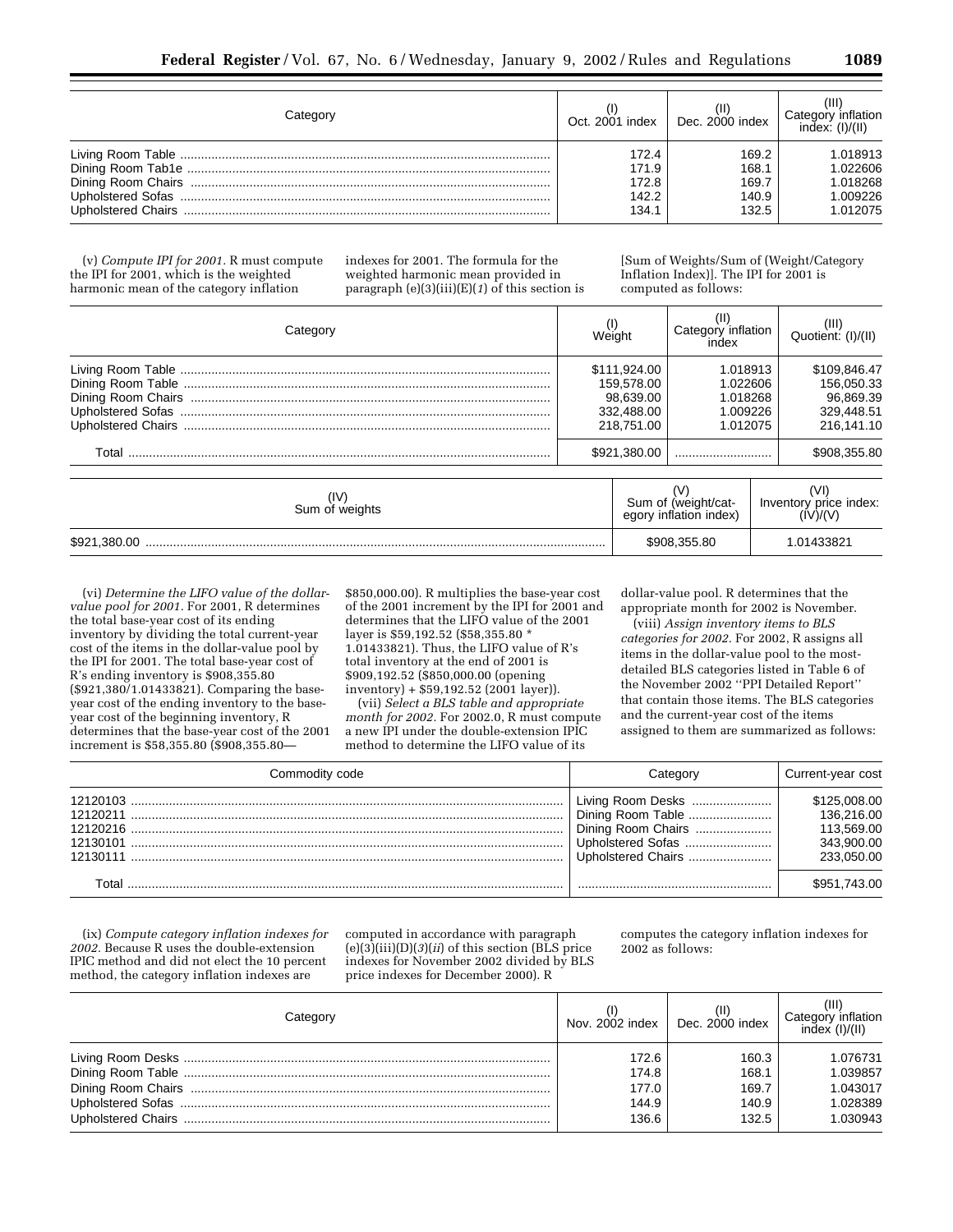(x) *Compute IPI for 2002.* R must compute the IPI for 2002, which is the weighted

harmonic mean [Sum of Weights/Sum of (Weight/Category Inflation Index)] of the category inflation indexes for 2002. The IPI for 2002 is computed as follows:

| Category               | Weight |                                                                      | Category inflation<br>index                              | $(III)$<br>Quotient: $(I)/(II)$                                      |
|------------------------|--------|----------------------------------------------------------------------|----------------------------------------------------------|----------------------------------------------------------------------|
|                        |        | \$125,008.00<br>136.216.00<br>113.569.00<br>343,900.00<br>233.050.00 | 1.076731<br>1.039857<br>1.043017<br>1.028389<br>1.030943 | \$116,099.56<br>130.994.93<br>108.885.09<br>334.406.53<br>226.055.17 |
|                        |        | 951.743.00                                                           |                                                          | 916,441.28                                                           |
| (IV)<br>Sum of weights |        |                                                                      | Category inflation<br>index                              | Inventory price index:                                               |
|                        |        | \$916,441.28                                                         |                                                          | 1.03852044                                                           |

(xi) *Determine the LIFO value of the pool for 2002.* For 2002, R determines the total base-year cost of its ending inventory by dividing the total current-year cost of the items in the dollar-value pool by the IPI for 2002. The total base-year cost of the ending inventory is \$916,441.28 (\$951,743.00/ 1.03852044). Comparing the base-year cost of the ending inventory to the base-year cost of the beginning inventory, R determines that the base-year cost of the 2002 increment is  $$8,085.48$  (\$916,441.28 - \$908,355.80). R multiplies the base-year cost of the 2002 increment by the IPI for 2002 and determines

that the LIFO value of the 2002 layer is \$8,396.94 (\$8,085.48 \* 1.03852044). Thus, the LIFO value of R's total inventory at the end of 2002 is \$917,589.46 (\$850,000.00 (opening inventory) + \$59,192.52 (2001 layer) + \$8,396.94 (2002 layer)).

*Example 2. Link-chain method.* (i) *Introduction.* The facts are the same as *Example 1*, except that R uses the link-chain IPIC method. The double-extension IPIC method and the link-chain IPIC method yield the same results for the first taxable year in which the dollar-value LIFO and IPIC methods are used. Therefore, this example

illustrates only how R will compute the IPI for, and determine the LIFO value of, its dollar-value pool for 2002.

(ii) *Select a BLS table and appropriate* month for 2002. R determines that the appropriate month for 2002 is November.

(iii) *Assign inventory items to BLS categories for 2002.* For 2002, R assigns all items in the dollar-value pool to the mostdetailed BLS categories listed in Table 6 of the November 2002 ''PPI Detailed Report'' that contain those items. The BLS categories and the current-year cost of the items assigned to them are summarized as follows:

| Commodity code                               | Category                                                                                                | Current-year cost                                                    |
|----------------------------------------------|---------------------------------------------------------------------------------------------------------|----------------------------------------------------------------------|
| 12120103<br>12120211<br>12130101<br>12130111 | Living Room Desks<br>Dining Room Table<br>Dining Room Chairs<br>Upholstered Sofas<br>Upholstered Chairs | \$125,008,00<br>136.216.00<br>113.569.00<br>343.900.00<br>233.050.00 |
|                                              |                                                                                                         | 951.743.00                                                           |

(iv) *Compute category inflation indexes for 2002.* Because R uses the link-chain IPIC method and did not elect the 10 percent method, the category inflation indexes are

computed in accordance with paragraph  $(e)(3)(iii)(D)(3)(iii)$  of this section (BLS price indexes for November 2002 divided by BLS price indexes for October 2001). R computes the category inflation indexes for 2002 as follows:

| Category | Nov. $2002$ index $\parallel$ Oct. $2001$ index |       | 'HF<br>Category inflation<br>index: (I)/(II) |
|----------|-------------------------------------------------|-------|----------------------------------------------|
|          | 172.6                                           | 162.0 | .065432                                      |
|          | 174.8                                           | 171.9 | 1.016870                                     |
|          | 177.0                                           | 172.8 | 1.024306                                     |
|          | 144.9                                           | 142.2 | 1.018987                                     |
|          | 136.6                                           | 134.1 | 1.018643                                     |

(v) *Compute IPI for 2002.* As provided in paragraph (e)(3)(iii)(E)(*2*) of this section, R

must compute the IPI for 2002 by multiplying the weighted harmonic mean of the category

inflation indexes for 2002 by the IPI for 2001. The IPI for 2002 is computed as follows:

| Category | Weight       | Category inflation<br>index | (III)<br>Quotient: (I)/(II) |
|----------|--------------|-----------------------------|-----------------------------|
|          | \$125,008.00 | 1.065432                    | \$117,330.81                |
|          | 136.216.00   | 1.016870                    | 133,956.16                  |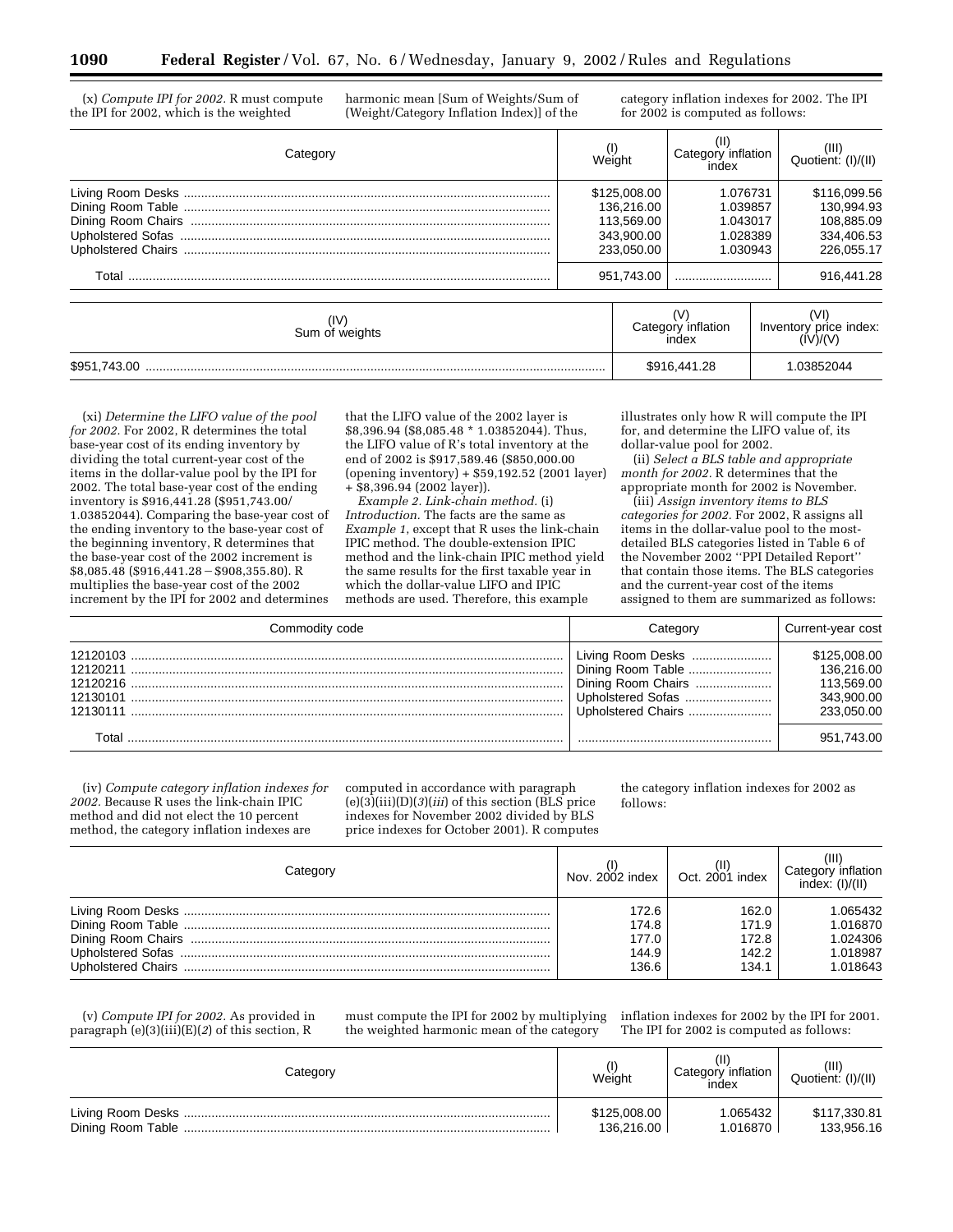| Category                 |                                                  | Weight                                                                                   | Category inflation<br>index                | $(III)$<br>Quotient: $(I)/(II)$                               |
|--------------------------|--------------------------------------------------|------------------------------------------------------------------------------------------|--------------------------------------------|---------------------------------------------------------------|
| <b>Upholstered Sofas</b> |                                                  | 113.569.00<br>343.900.00<br>233.050.00                                                   | 1.024306<br>1.018987<br>1.018643           | 110.874.09<br>337,492.04<br>228.784.77                        |
| Total                    |                                                  | 951,743.00                                                                               |                                            | 928,437.87                                                    |
| (IV)<br>Sum of weights   | Sum of (weight/cat-<br>egory inflation<br>index) | (VI)<br>Weighted harmonic<br>mean of category<br>inflation indexes for<br>2002: (IV)/(V) | (VII)<br>Inventory price<br>index for 2001 | (VIII)<br>Inventory price<br>index for 2002:<br>$(VI)^*(VII)$ |
|                          | \$928,437.87                                     | 1.02510144                                                                               | 1.01433821                                 | 1.03979956                                                    |

(vi) *Determine the LIFO value of the pool for 2002.* R determines the total base-year cost of its ending inventory by dividing the total current-year cost of the items in the dollar-value pool by the IPI for 2002. The total base-year cost of the ending inventory is \$915,313.91 (\$951,743.00 / 1.03979956). Comparing the base-year cost of the ending inventory to the base-year cost of the beginning inventory, R determines that the base-year cost of the 2002 layer is \$6,958.11 (\$915,313.91–\$908,355.80). R multiplies the base-year cost of the 2002 layer by the IPI for 2002 and determines that the LIFO value of the 2002 layer is \$7,235.04 (\$6,958.11 \* 1.03979956). Thus, the LIFO value of R's total inventory at the end of 2002 is \$916,427.56 (\$850,000.00 (opening inventory) + \$59,192.52 (2001 layer) + \$7,235.04 (2002 layer)).

(iv) *Adoption or change of method*— (A) *Adoption or change to IPIC method.* The use of an inventory price index computed under the IPIC method is a method of accounting. A taxpayer permitted to adopt the dollar-value LIFO method without first securing the Commissioner's consent also may adopt the IPIC method without first securing the Commissioner's consent. The IPIC method may be adopted and used, however, only if the taxpayer provides the following information on a Form 970, ''Application to Use LIFO Inventory Method,'' or in another manner as may be acceptable to the Commissioner: A complete list of dollarvalue pools (including a description of the items in each dollar-value pool); the BLS table (i.e., CPI or PPI) selected for each dollar-value pool; the representative month, if applicable, elected for each dollar-value pool; the BLS categories to which the items in each dollar-value pool will be assigned; the method of assigning items to BLS categories (e.g., the 10 percent method) for each dollar-value pool; and the

method of computing the IPI (i.e., double-extension IPIC method or linkchain IPIC method) for each dollar-value pool. In the case of a taxpayer permitted to adopt the IPIC method without requesting the Commissioner's consent, the Form 970 must be attached to the taxpayer's income tax return for the taxable year of adoption. In all other cases, a taxpayer may change to the IPIC method only after securing the Commissioner's consent as provided in § 1.446–1(e). In these latter cases, the Form 970 containing the information described in this paragraph (e)(3)(iv)(A) must be attached to a Form 3115, ''Application for Change in Accounting Method,'' filed as required by § 1.446– 1(e). A taxpayer that simultaneously changes to the dollar-value LIFO and IPIC methods from another LIFO method must apply the rules of paragraph (f)(2) of this section before applying the rules of paragraph (e)(3)(iv)(B)(*1*) of this section. To satisfy the requirements of § 1.472–2(h), taxpayers must maintain adequate books and records, including those concerning the use of the IPIC method and necessary computations. Notwithstanding the rules in paragraph (e)(1) of this section, a taxpayer that adopts, or changes to, the link-chain IPIC method is not required to demonstrate that the use of any other method of determining the LIFO value of a dollar-value pool is impractical.

(B) *New base year*—(*1*) *Voluntary change*—(*i*) *In general.* In the case of a taxpayer using a non-IPIC method to determine the LIFO value of inventory, the layers previously determined under that method, if any, and the LIFO values of those layers are retained if the taxpayer voluntarily changes to the IPIC method. Instead of using the earliest taxable year for which the taxpayer

adopted the LIFO method for any items in the dollar-value pool, the year of change is used as the new base year for the purpose of determining the amount of increments and liquidations, if any, for the year of change and subsequent taxable years. The base-year cost of the layers in a dollar-value pool at the beginning of the year of change must be restated in terms of new base-year cost using the year of change as the new base year and, if applicable, the indexes for the previously determined layers must be recomputed accordingly. The recomputed indexes will be used to determine the LIFO value of subsequent liquidations. For purposes of computing an IPI under paragraph (e)(3)(iii)(E) of this section, the IPI for the immediately preceding year is 1.00. The new total base-year cost of the items in a dollarvalue pool for the purpose of determining future increments and liquidations is equal to the total currentyear cost of the items in the dollar-value pool (determined using the taxpayer's method of determining the total currentyear cost of the items in the dollar-value pool under paragraph (e)(2)(ii) of this section). A taxpayer must allocate this new total base-year cost to each layer based on the ratio of the old base-year cost of the layer to the old total baseyear cost of the dollar-value pool.

*(ii) Example.* The following example illustrates the rules of this paragraph (e)(3)(iv)(B)(*1*):

*Example.* (i) In 1990, X elected to use a dollar-value LIFO method (other than the IPIC method) for its single dollar-value pool. X is granted permission to change to the linkchain IPIC method, beginning with the taxable year ending December 31, 2001. X will continue using a single dollar-value pool. X's beginning inventory as of January 1, 2001, computed using its former inventory method, is as follows: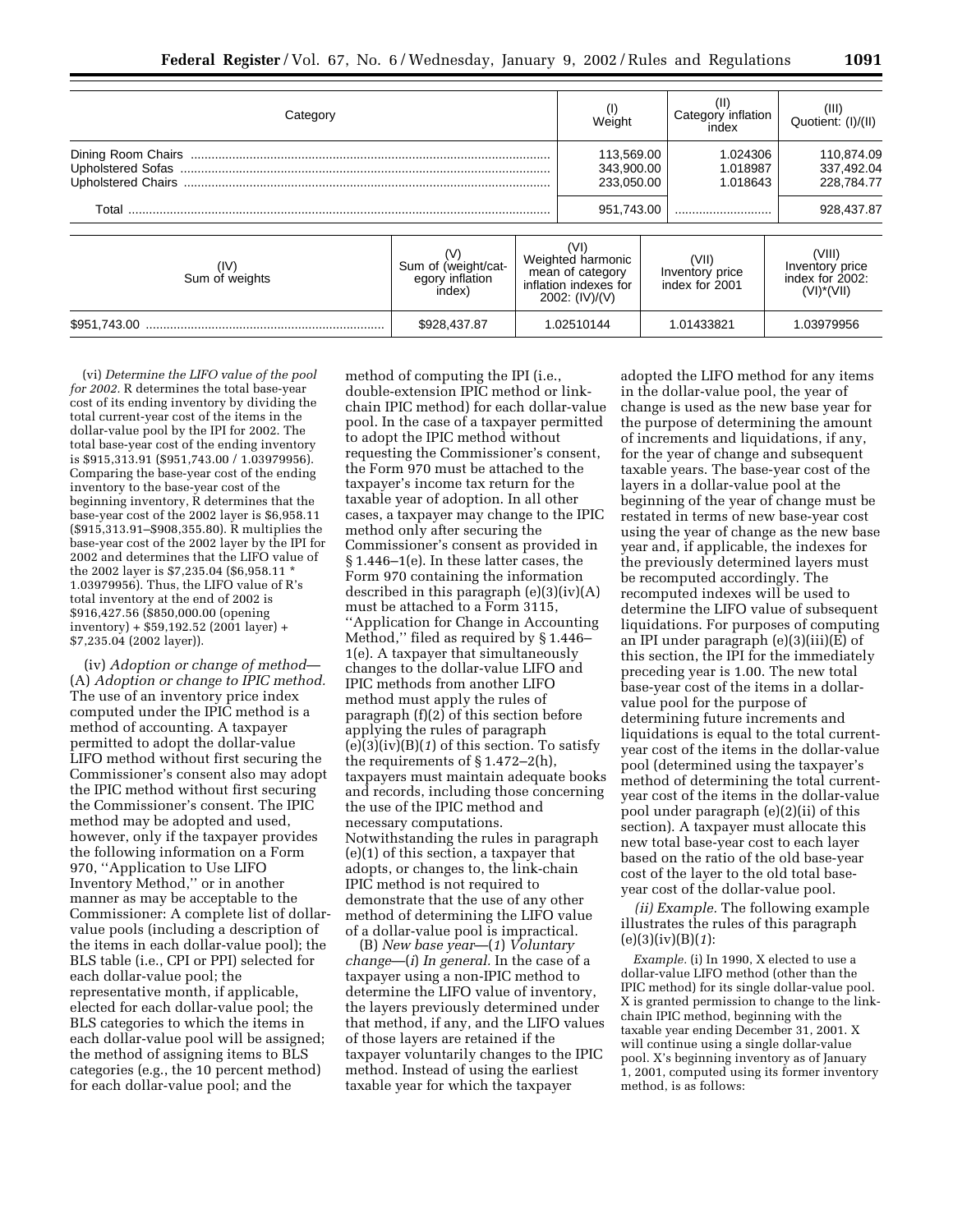| Laver                                                              | Base-year cost                                   | Inflation index                    | Ш<br>LIFO value: $(I)$ *                         |
|--------------------------------------------------------------------|--------------------------------------------------|------------------------------------|--------------------------------------------------|
| Base laver<br>1991 laver<br>1994 laver<br>1995 laver<br>1997 laver | \$135,000<br>20.000<br>60.000<br>13.000<br>2.000 | 1.00<br>1.43<br>.55<br>.59<br>l.61 | \$135,000<br>28,600<br>93,000<br>20,670<br>3.220 |
| Total                                                              | 230.000                                          |                                    | 280,490                                          |

(ii) Under X's method of determining the current-year cost of items in a dollar-value pool, the current-year cost of the beginning inventory is \$391,000. Thus, X's new baseyear cost as of January 1, 2001, is \$391,000. X allocates this new base-year cost to each layer based on the ratio of old base-year cost of the layer to the total old base-year cost of the dollar-value pool. To recompute the inflation indexes for each of its layers, X

divides the LIFO value of each layer by the new base-year cost attributable to the layer. The new base-year cost, recomputed inflation indexes, and LIFO value of X's layers as of January 1, 2001, are as follows:

| Layer | Base-year cost                                    | Inflation index                                          | ΊIΙ<br>LIFO value: (I) $*$                       |
|-------|---------------------------------------------------|----------------------------------------------------------|--------------------------------------------------|
|       | \$229,500<br>34.000<br>102.000<br>22.100<br>3.400 | 0.588235<br>0.841176<br>0.911765<br>0.935294<br>0.947059 | \$135,000<br>28,600<br>93,000<br>20,670<br>3.220 |
| Total | 391.000                                           |                                                          | 280,490                                          |

(iii) In 2001, the current-year cost of X's ending inventory is \$430,139. The weighted harmonic mean of the category inflation indexes applicable to X's ending inventory is 1.075347, and in accordance with paragraph

(e)(3)(iv)(B)(*1*)(*i*) of this section, the inflation index for the immediately preceding taxable year is 1.00. Thus, X's IPI for 2001 is 1.075347 (1.00 \* 1.075347). The total baseyear cost of X's ending inventory is \$400,000

(\$430,139/1.075347). The base-year cost, IPI, and LIFO value of X's layers as of December 31, 2001, are as follows:

| Layer           | Base-year cost | Inventory price<br>index | (III<br>LIFO value: $(I)$ * |
|-----------------|----------------|--------------------------|-----------------------------|
| Base layer      | \$229,500      | 0.588235                 | \$135,000                   |
| 1991 laver      | 34.000         | 0.841176                 | 28,600                      |
| 1994 laver      | 102.000        | 0.911765                 | 93,000                      |
| 1995 laver      | 22.100         | 0.935294                 | 20,670                      |
| 1997<br>ˈ laver | 3.400          | 0.947059                 | 3,220                       |
| 2001<br>laver   | 9.000          | 1.075347                 | 9.678                       |
| Total           | 400.000        |                          | 290,168                     |

(iv) In 2002, the current-year cost of X's ending inventory is \$418,000. The weighted harmonic mean of the category inflation indexes applicable to X's ending inventory is 1.02292562, and the IPI for the immediately preceding year is 1.075347. Thus, X's IPI for

2001 is 1.10 (1.075347 \* 1.02292562). The total base-year cost of X's ending inventory is \$380,000 (\$418,000/1.10), which results in a liquidation of \$20,000

 $($400,000 - $380,000)$  in terms of base-year cost. This liquidation eliminates the 2001

layer (\$9,000 base-year cost), the 1997 layer (\$3,400 base-year cost), and part of the 1995 layer (\$7,600 base-year cost). The base-year cost, indexes, and LIFO value of X's layers as of December 31, 2002, are as follows:

| Laver                                  | Base-year cost                           | Inventory price<br>index                     | Ш<br>LIFO value: (I) *                  |
|----------------------------------------|------------------------------------------|----------------------------------------------|-----------------------------------------|
| Base layer<br>1994 layer<br>1995 laver | \$229,500<br>34,000<br>102,000<br>14.500 | 0.588235<br>0.841176<br>0.911765<br>0.935294 | \$135,000<br>28,600<br>93,000<br>13.562 |
| Total                                  | 380.000                                  |                                              | 270,162                                 |

(2) *Involuntary change—(i) In general.* If a taxpayer uses a non-IPIC method to compute the LIFO value of a dollarvalue pool, and if the Commissioner determines that the taxpayer's method does not clearly reflect income, the

Commissioner may require the taxpayer to change to the IPIC method. If the Commissioner requires a taxpayer to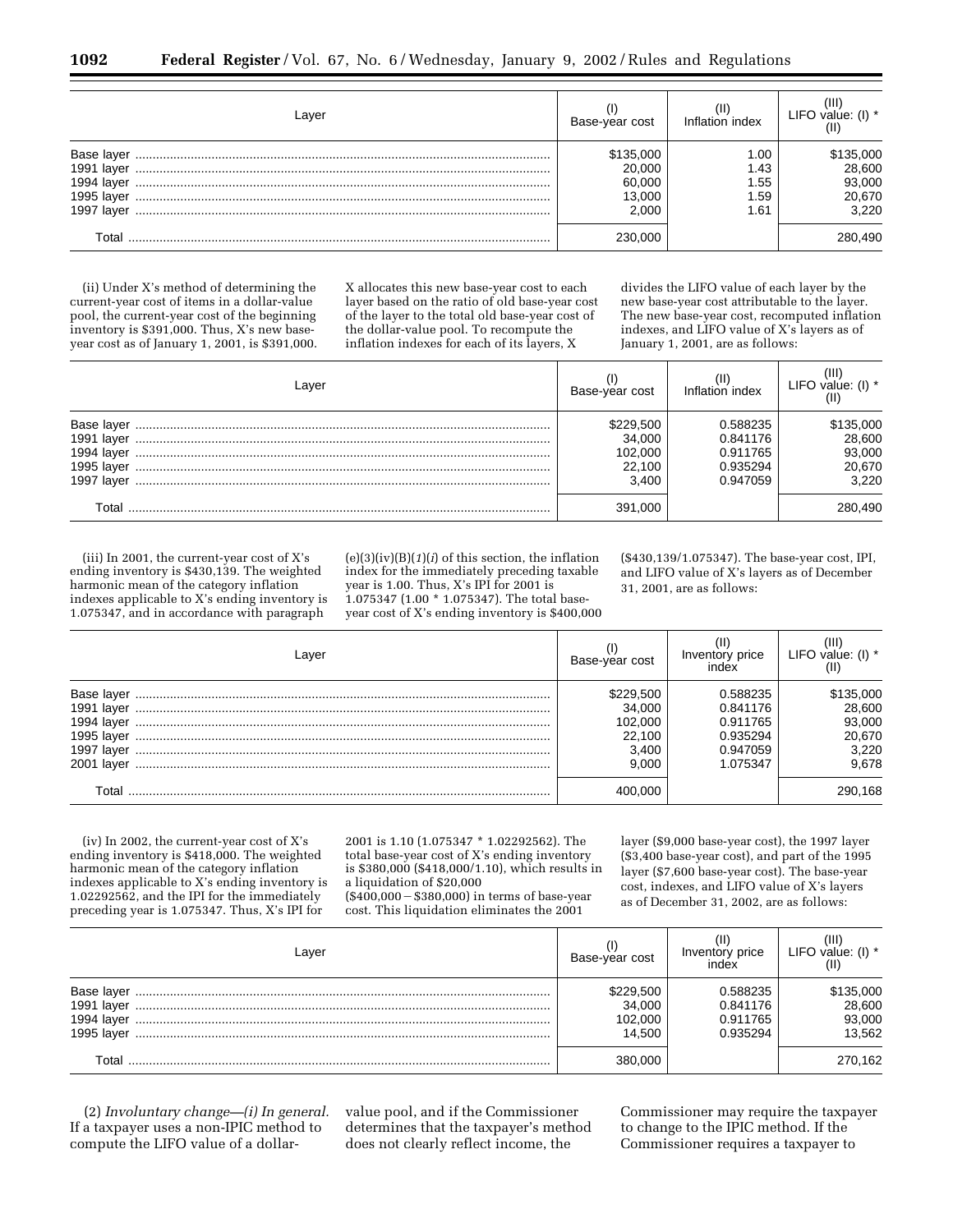change to the IPIC method, and the taxpayer does not provide sufficient information from its books and records to compute an adjustment under section 481, the Commissioner may implement the change using the simplified transition method described in paragraph (e)(3)(iv)(B)(*2*)(*ii*) of this section.

*(ii) Simplified Transition Method.* Under the simplified transition method, the Commissioner will recompute the LIFO value of each dollar-value pool as of the beginning of the year of change using the double-extension IPIC method or the link-chain IPIC method. The adjustment under section 481 is equal to the difference between the recomputed LIFO value and the LIFO value of the pool determined under the taxpayer's

former method. The Commissioner will compute an IPI using the doubleextension IPIC method or link-chain IPIC method for each taxable year in which the LIFO method was used by the taxpayer based on the assumptions that the ending inventory of the pool in each taxable year was comprised of items that fall into the same BLS categories as the items in the ending inventory of the year of change and that the relative weights of those BLS categories in all prior years were the same as the relative weights of those BLS categories in the ending inventory of the year of change. The base-year cost of the items in a dollar-value pool at the end of a taxable year will be determined by dividing the IPI computed for the taxable year into

the current-year cost of the items in that pool determined in accordance with paragraph (e)(2)(ii) of this section. If the comparison of the base-year cost of the beginning and ending inventory produces a current-year increment, the base-year cost of that increment will be multiplied by the IPI computed for that taxable year to determine the LIFO value of that layer.

*(iii) Example.* The following example illustrates the rules of this paragraph (e)(3)(iv)(B)(*2*)(*ii*).

*Example.* (i) Z began using a dollar-value LIFO method other than the IPIC method in the taxable year ending December 31, 1998, and maintains a single dollar-value pool. Z's beginning inventory as of January 1, 2000, computed using its method of accounting, was as follows:

| Layer      | Base-year cost     | Inflation index | ΊH<br>LIFO value:<br>$(I)^*(II)$ |
|------------|--------------------|-----------------|----------------------------------|
| 1998 layer | \$105,000<br>3.000 | 1.00<br>1.40    | \$105,000<br>4,200               |
| Total      | 108.000            |                 | 109,200                          |

(ii) Upon examining Z's federal income tax return for the taxable year ending December 31, 2000, the examining agent determines that Z's dollar-value LIFO method does not clearly reflect income. The examining agent chooses to change Z to the double-extension IPIC method for 2000 and implements the change using the simplified transition method as follows. First, the inventory in Z's dollar-value pool at the end of 2000 is

assigned to the most-detailed categories in the CPI or PPI, whichever is appropriate. Assume that 80 percent of the current-year cost of Z's inventory as of December 31, 2000, is assigned to Category 1, 10 percent is assigned to Category 2, and 10 percent is assigned to Category 3. Assume further that the current-year cost of the inventory in Z's dollar-value pool at the end of 1998 and 1999 was \$133,000 and \$145,000, respectively.

(iii) The category inflation indexes for 1998 computed under the double-extension IPIC method are 1.17 for Category 1, 1.26 for Category 2, and 1.19 for Category 3. The weights to be used in computing the IPI for 1998 are \$106,400 (\$133,000 \* 80 percent) for Category 1, \$13,300 (\$133,000 \* 10 percent) for Category 2, and \$13,300 (\$133,000 \* 10 percent) for Category 3. The IPI for 1998 is computed as follows:

| 1.17<br>106,400<br>$\mathcal{D}$<br>13,300<br>.26<br>3<br>13,300<br>1.19<br>133.000<br>Total<br> | Weight | Category<br>inflation<br>ındex | (III)<br>Quotient: (I)/(II) |
|--------------------------------------------------------------------------------------------------|--------|--------------------------------|-----------------------------|
|                                                                                                  |        |                                | 90,940<br>10,556<br>11,176  |
|                                                                                                  |        |                                | 112,672                     |

| (IV<br>Sum of weights | N<br>Sum of (weight/cat-<br>egory inflation index) | (VI) Inventory price<br>index: $(IV)/(V)$ |
|-----------------------|----------------------------------------------------|-------------------------------------------|
| \$133,000             | \$112,672                                          | 1.180417                                  |

(iv) The base-year cost of the inventory in Z's pool at the end of 1998 is \$112,672 (\$133,000/1.180417), and the base-year cost of the 1998 increment is \$7,672  $($112,672 - $105,000)$ . The LIFO value of the 1998 layer is \$9,056 (\$7,672 × 1.180417).

(v) The category inflation indexes for 1999 computed under the double-extension IPIC method were 1.21 for Category 1, 1.29 for Category 2 and 1.23 for Category 3. The weights to be used in computing the IPI for 1999 are \$116,000 (\$145,000 × 80 percent) for Category 1, \$14,500 (\$145,000  $\times$  10 percent) for Category 2, and  $\$14,\!500$   $(\$145,\!000\times10$ percent) for Category 3. The IPI for 1999 is computed as follows:

|             | Weight              | Ίľ<br>inflation<br>Cate<br>index | (III)<br>$^{\prime}$ I)/(II)<br>Quotient: |
|-------------|---------------------|----------------------------------|-------------------------------------------|
| $\sim$<br>- | \$116,000<br>14.500 | . 21<br>.<br>.29                 | 5,868<br>1.240                            |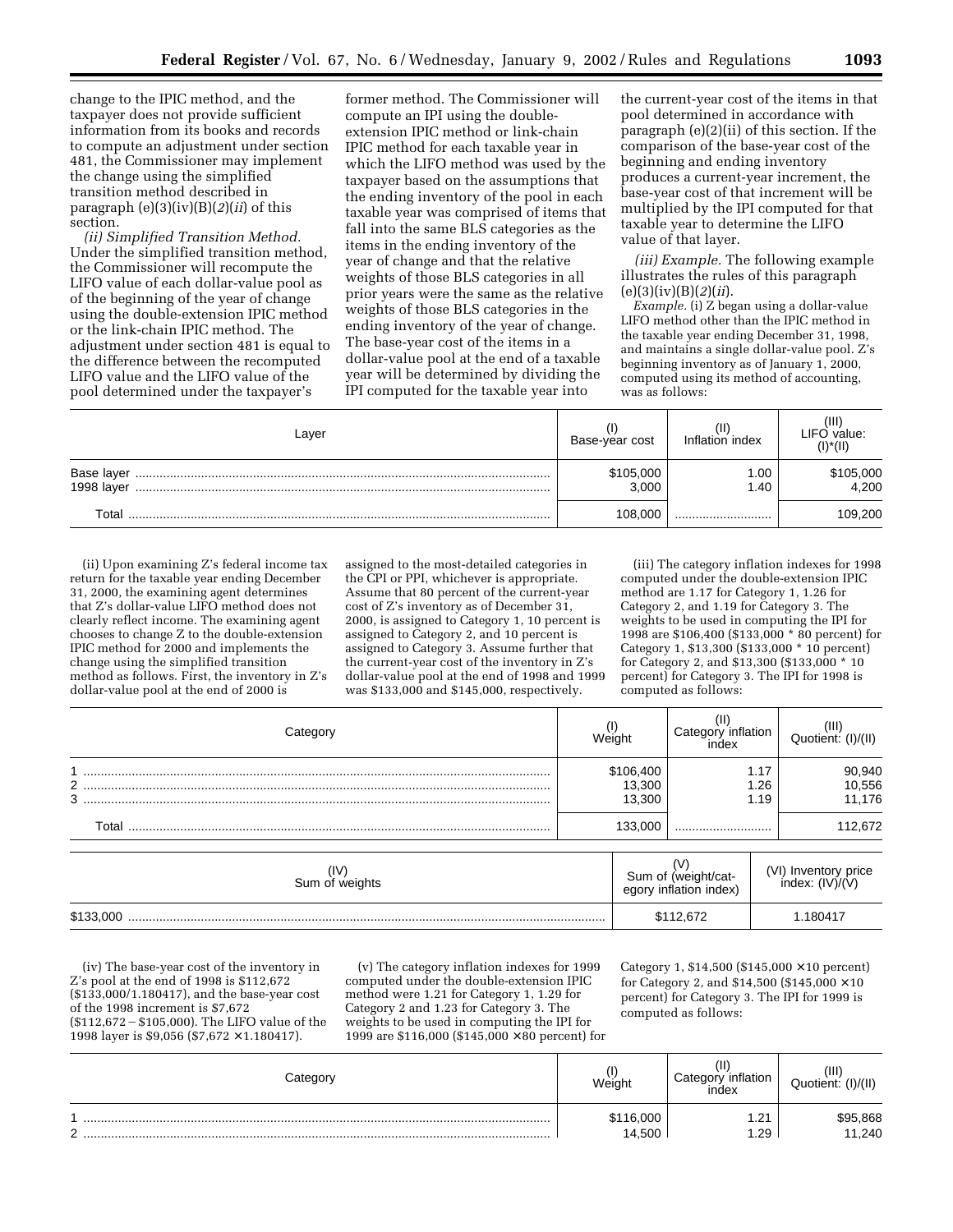| ategory.               | Weight  |                                               | Category inflation<br>index |                                         | $(III)$<br>Quotient: $(I)/(II)$ |  |
|------------------------|---------|-----------------------------------------------|-----------------------------|-----------------------------------------|---------------------------------|--|
| 3                      |         | 14,500                                        |                             | 1.23                                    | 11,789                          |  |
| Total                  | 145,000 |                                               |                             |                                         | 118,897                         |  |
| (IV)<br>Sum of weights |         | Sum of (weight/cat-<br>egory inflation index) |                             | (VI) Inventory price<br>index: (IV)/(V) |                                 |  |
| \$145,000              |         | \$118,897                                     |                             |                                         | 1.219543                        |  |

(vi) The base-year cost of the inventory in Z's pool at the end of 1999 is \$118,897 (\$145,000/1.219543), and the base-year cost of the 1999 layer is \$6,225  $($118,897 - $112,672)$ . The LIFO value of the 1999 layer is \$7,592 (\$6,225 × 1.219543).

(vii) The LIFO value of Z's dollar-value pool at the end of 1999 computed under the double-extension IPIC method is as follows:

| Laver                                  | Base-year cost              | Inventory price<br>index        | LIFO value:<br>$(I)^*(II)$  |
|----------------------------------------|-----------------------------|---------------------------------|-----------------------------|
| Base layer<br>1998 layer<br>1999 layer | \$105,000<br>7,672<br>6.225 | .000000<br>1.180417<br>1.219542 | \$105,000<br>9,056<br>7,592 |
| Total                                  | 118.897                     |                                 | 121,648                     |

(viii) The section 481(a) adjustment is equal to the difference between the LIFO value of the inventory at the beginning of 2000 computed under Z's former method of accounting and recomputed by the examining agent under the double-extension IPIC method, or \$12,448 (\$121,648— \$109,200).

(ix) Finally, the examining agent will recompute Z's taxable income for 2000 and succeeding taxable years using the doubleextension IPIC method.

(v) *Effective date*—(A) *In general.* The rules of this paragraph (e)(3) and paragraphs  $(b)(4)$  and  $(c)(2)$  of this section are applicable for taxable years ending on or after December 31, 2001.

(B) *Change in method of accounting.* Any change in a taxpayer's method of accounting necessary to comply with this paragraph (e)(3) or with paragraphs  $(b)(4)$  or  $(c)(2)$  of this section is a change in method of accounting to which the provisions of section 446 and the regulations thereunder apply. For the first or second taxable year ending on or after December 31, 2001, a taxpayer is granted the consent of the Commissioner to change its method of accounting to a method required or permitted by this paragraph (e)(3) and paragraphs  $(b)(4)$  and  $(c)(2)$  of this section. A taxpayer that wants to change its method of accounting under this paragraph (e)(3)(v) must follow the automatic consent procedures in Rev. Proc. 2002–9 (2002–3 I.R.B. xxx) (see § 601.601(d)(2) of this chapter). However, the scope limitations in section 4.02 of Rev. Proc. 2002–9 do not apply, and the five-year limitation on

the readoption of the LIFO method under section 10.01(2) of the Appendix is waived. In addition, if the taxpayer's method of accounting for its LIFO inventories is an issue under consideration at the time the application is filed with the national office, the audit protection of section 7 of Rev. Proc. 2002–9 does not apply. If a taxpayer changing its method of accounting under this paragraph  $(e)(3)(v)(B)$  is under examination, before an appeals office, or before a federal court with respect to any income tax issue, the taxpayer must provide a copy of the application to the examining agent(s), appeals officer or counsel for the government, as appropriate, at the same time it files the application with the national office. Any change under this paragraph (e)(3)(v)(B) must be made using a cut-off method and new base year as required by paragraph (e)(3)(iv)(B)(*1*) of this section. Because a change under this paragraph  $(e)(3)(v)(B)$ is made using a cut-off method, a section 481(a) adjustment is not permitted. However, a taxpayer changing its method of accounting under this paragraph (e)(3)(v)(B) must comply with the requirements of section 10.06(3) of the APPENDIX of Rev. Proc. 2002–9 (concerning bargain purchases). \* \* \* \* \*

(h) *LIFO inventories received in certain nonrecognition transactions*—(1) *In general.* Except as provided in paragraph (h)(3) of this section, if inventory items accounted for under the LIFO method are received in a

transaction described in paragraph (h)(2) of this section, then, for the purpose of determining future increments and liquidations, the transferee must use the year of transfer as the base year and must use its current-year cost (computed under the transferee's method of accounting) of those items as their new base-year cost. If the transferee had opening inventories in the year of transfer, then, for the purpose of determining future increments and liquidations, the transferee must use its current-year cost (computed under the transferee's method of accounting) of those inventories as their new base-year cost. For this purpose, ''opening inventory'' refers to all items owned by the transferee before the transfer for which the transferee uses, or elects to use, the LIFO method. The total new base-year cost of the transferee's inventory as of the beginning of the year of transfer is equal to the new base-year cost of the inventory received from the transferor and the new base-year cost of the transferee's opening inventory. The index (or, the cumulative index in the case of the link-chain method) for the year immediately preceding the year of transfer is 1.00. The base-year cost of any layers in the dollar-value pool, as determined after the transfer, must be recomputed accordingly. See paragraph  $(e)(3)(iv)(B)(1)$  of this section for an example of this computation.

(2) *Transactions to which this paragraph (h) applies.* The rules in this